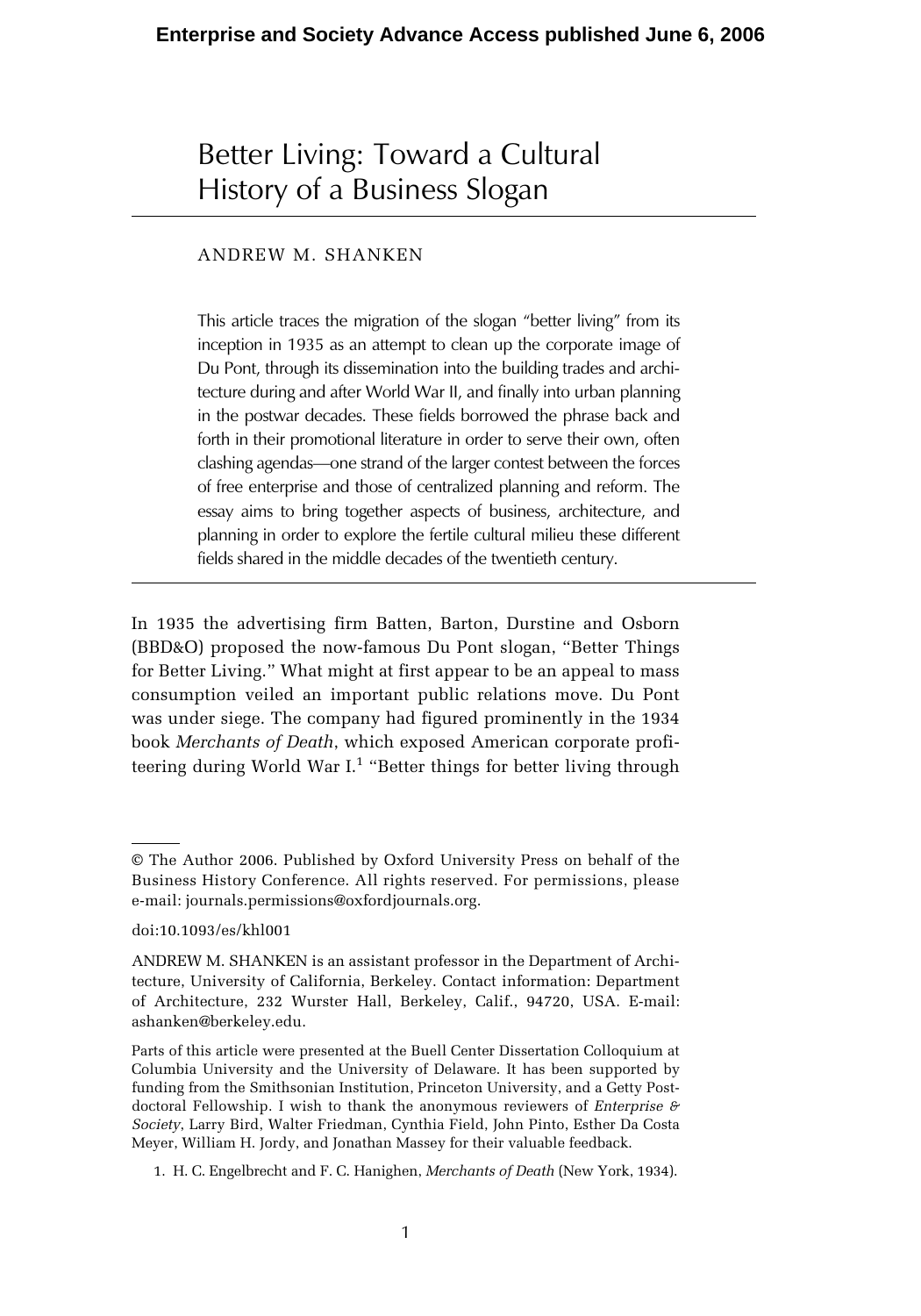#### 2 SHANKEN

chemistry" was Du Pont's retort. The simple phrase pivoted on the word 'living,' converting materiel to materialism and diverting attention away from the charges that Du Pont was among the "merchants of death," becoming a life-affirming slogan for the company.<sup>2</sup> The slogan simultaneously aimed to win consumer acceptance of synthetic materials, alter Du Pont's public image from munitions maker to a chemical corporation, and respond to American distrust of big business in the wake of the Great Depression.<sup>3</sup> Du Pont was not alone. As the New Deal stepped into the breach, big business responded with aggressive publicity campaigns defending free enterprise as the best means of righting the economy and leading the nation out of the crisis. Better living supplied the rhetoric.

Bruce Barton, the lead wordsmith at BBD&O, coined the phrase "better living," pitching it explicitly against the New Deal as a way of establishing a new vocabulary for business leadership, part of what Roland Marchand has called the corporate "quest for social and moral legitimacy" that provided a major cultural counterpoint to the New Deal.<sup>4</sup> Barton's phrase not only headlined Du Pont's advertising, but it also decorated its exhibit at the New York Museum of Science and Industry in New York City in 1937 (shown later at the Franklin Institute Science Museum in Philadelphia), as well as its exhibit at the 1939 New York World's Fair, where it was seen by some 9.7 million visitors.<sup>5</sup> While the historical context of Du Pont's slogan is now well established, less known is its unexpected dissemination through

3. David J. Rhees, "Corporate Advertising, Public Relations and Popular Exhibits: The Case of Du Pont," *History and Technology* 10, no. 1 (1993): 67–75. For the larger context of the rise of public relations, see Scott M. Cutlip, *Public Relations History: From the 17th to the 20th Century: The Antecedents* (Hillsdale, N.J., 1995).

4. See Charles F. McGovern, "Consumption and Citizenship in the United States, 1900–1940," in *Getting and Spending: European and American Consumer Societies in the Twentieth Century*, ed. Susan Strasser, Charles F. McGovern, and Matthias Judt (Cambridge, U.K., 1998), 56–57. For the idea of business leadership see Bird, *"Better Living"*; and Roland Marchand, "Where Lie the Boundaries of the Corporation? Explorations in 'Corporate Responsibility' in the 1930s," *Business and Economic History* 26 (Fall 1997): 81. For more on Barton see T. J. Jackson Lears, "From Salvation to Self-Realization: Advertising and the Therapeutic Roots of the Consumer Culture, 1880–1930," in *The Culture of Consumption: Critical Essays in American History, 1880–1980*, ed. Richard Wightman Fox and T. J. Jackson Lears (New York, 1983), 30–38; and Warren Susman, *Culture as History* (New York, 1984), 122–49.

5. Rhees, "Corporate Advertising," 69–70. For the earlier context see Olivier Zunz, *Making America Corporate, 1870–1920* (Chicago, 1990).

<sup>2. &</sup>quot;Better living" first appeared in the *Saturday Evening Post* in Oct. 1935 and was aired in the same month on the weekly broadcast *Cavalcade*. See William Larry Bird, Jr., *"Better Living": Advertising, Media, and the New Vocabulary of Business Leadership, 1933–1955* (Evanston, Ill., 1999).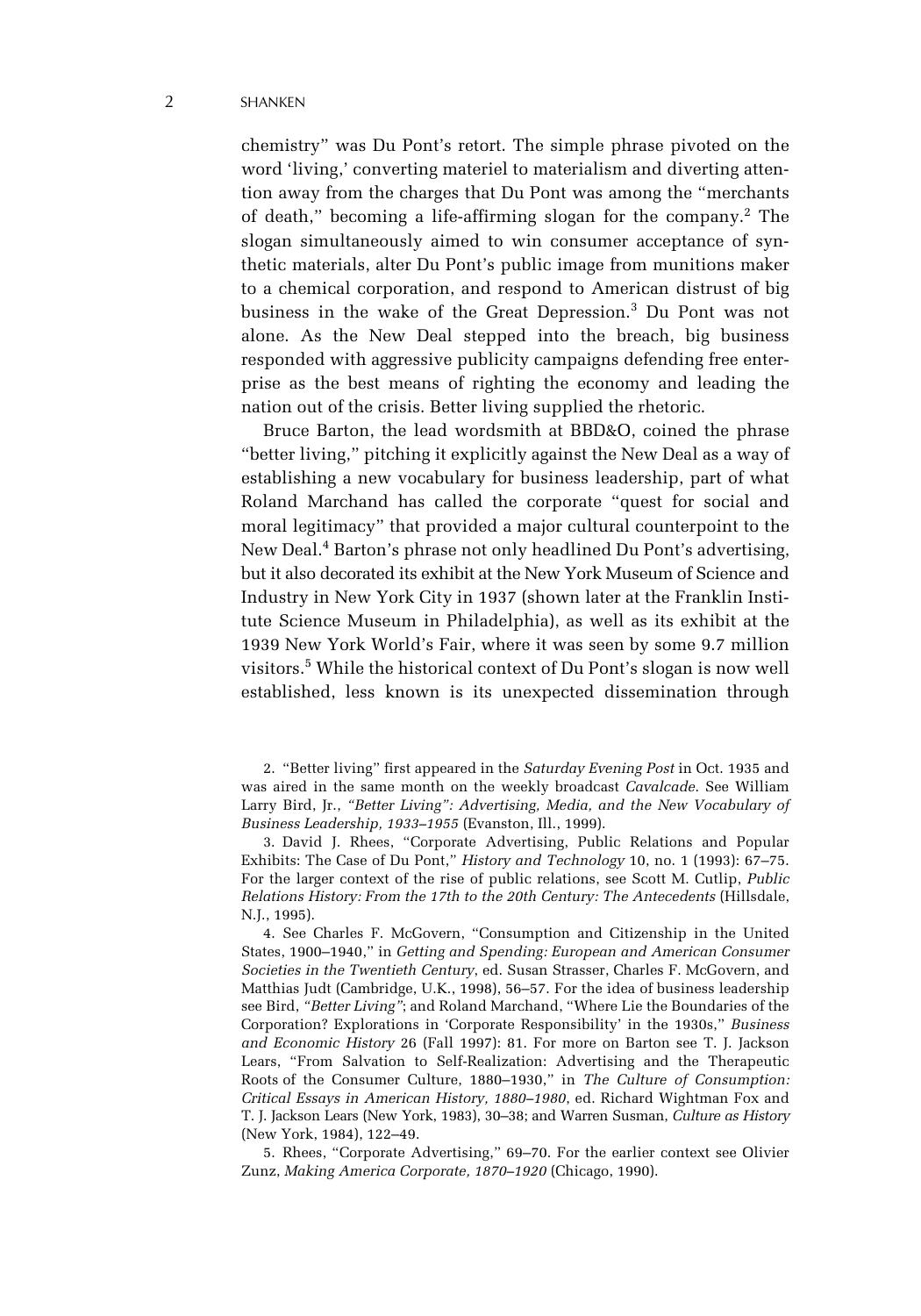American culture and its persistence through the war years and into the postwar decades.

By the time of the 1939 world's fair, several other companies had appropriated "better living" for their advertising, building their own campaigns around the energy of Du Pont's original slogan. World War II altered the context that gave birth to better living, yet the phrase proliferated on the home front into a widespread cultural phenomenon, taken up by still more companies and finding footholds outside of advertising and the commercial milieu. The phrase changed from an appeal for business legitimacy to a home-front anticipation of postwar plenty, when manufacturers of building materials vied for control of the postwar building boom. Yet it also appeared in less commercial architectural and building literature, in "how-to" and do-it-yourself literature, and in the publicity of the building trades. More surprisingly, the phrase continued to resonate after the war, as urban planning organizations conscripted the phrase for their own publicity in a moment when the planning profession was reaching out for public relations techniques to communicate to the lay public.<sup>6</sup> As an established term that recalled both corporate legitimacy and postwar bounty, it provided a useful tool for a profession whose very basis seemed to be a threat to free enterprise. Big business and the building trades are obvious partners, but the history of the slogan "better living" reveals the dynamic encounter of business and consumer culture with architecture and planning.<sup>7</sup>

Architectural historians have been slow to follow the lead of business and cultural historians in studying the rise of consumer culture and corporations, in spite of the fact that the building industry historically one of the nation's largest industries—has dramatically shaped architecture and the culture surrounding it. Consumer culture, and in particular advertising, has provided a common denominator for building and architecture, and no less for urban planning, even as the last two fields have endeavored at times to insulate themselves from the commercial realm. As Mary Woods has argued, capitalism was the natural milieu of American architects by the turn of the century, but what this means demands closer study.<sup>8</sup> For instance, historians

6. See Andrew M. Shanken, "The Uncharted Kahn: The Visuality of Planning and Promotion in the 1930s and 1940s," *Art Bulletin*, forthcoming.

7. For "consumer culture," this essay leans on Richard Wightman Fox and T. J. Jackson Lears, eds., *The Power of Culture* (Chicago, 1993), x–xvii. "Planning," as used here, generally refers in a straightforward manner to urban planning organizations and the culture surrounding their efforts to plan and communicate with the public.

8. Mary N. Woods, *From Craft to Profession: The Practice of Architecture in Nineteenth-Century America* (Berkeley, Calif., 1999), 167.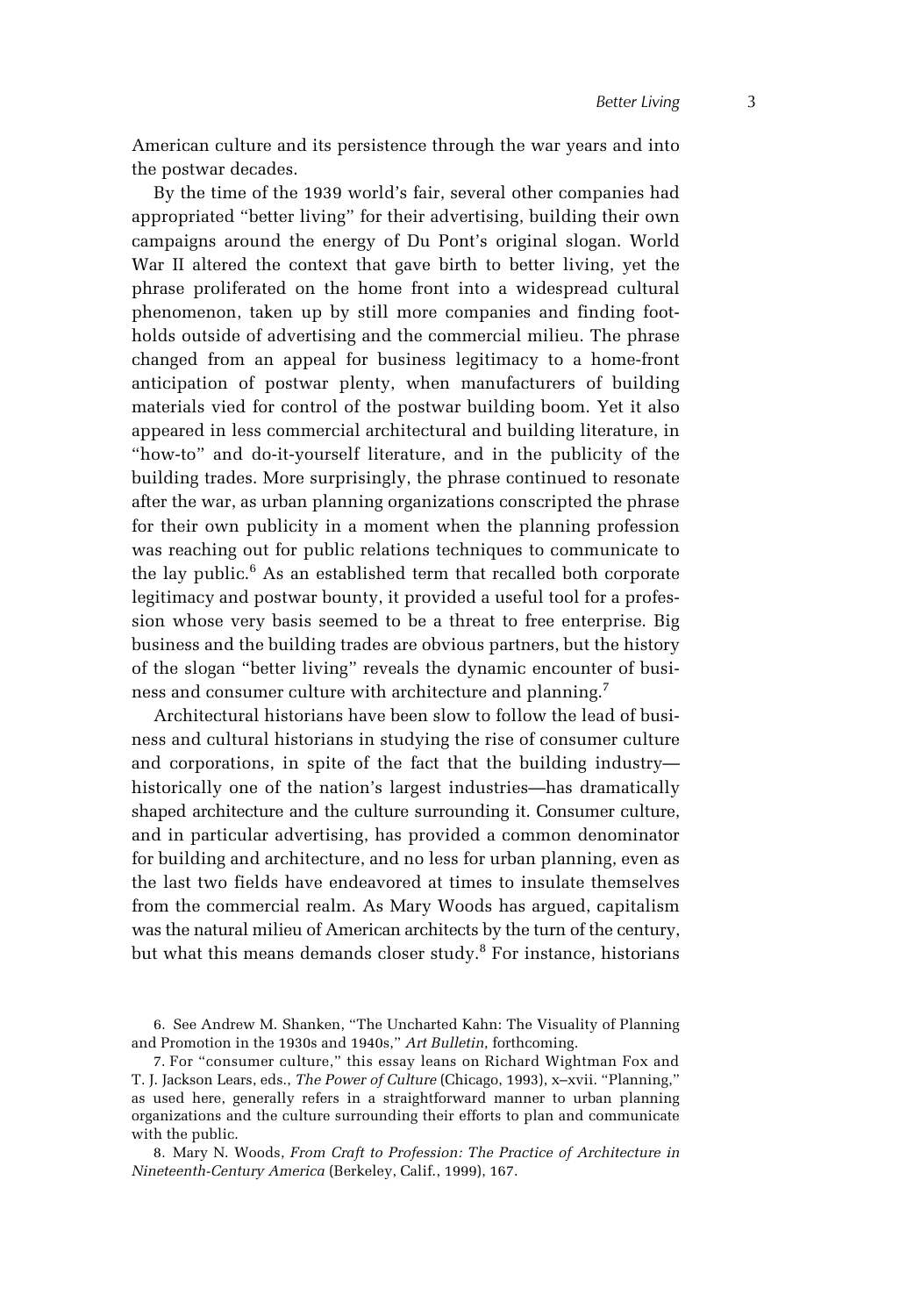#### 4 SHANKEN

understand little about how rhetoric born of business provided a common ground for manufacturers of building materials and the fields of architecture and urban planning. Better living offers a valuable case study in how that rhetoric operated. It begins, moreover, to demonstrate the ways in which business slogans flow through the semipermeable membranes of culture. The project takes up Charles McGovern's call for historians to pay attention to the metaphors of consumer culture, finding in this metaphor a "fable of abundance," in Jackson Lears's phrase, and an important keyword in Daniel T. Rodgers's sense of a "furiously intense struggle over the control of words" for political purposes.<sup>9</sup> In this spirit, this essay traces the rhetorical journey of better living as a keyword from the New Deal through the Cold War.

Finally, because words are labile, the route that better living took from the New Deal to World War II and beyond lacks the causality of a normative history. In such an account, few actors rise up from the sources to carry the evidence from one moment to the next. Context becomes the colloid on which the historical image is fixed. Instead of a definable cast uttering the phrase scene to scene and driving a historical plot forward, consumer slogans float free in the public domain. Repetition is evidence itself, like the urban myths that owe their tenacity to wide dispersion. The meaning of better living grew through heavy trading in the rhetorical bourse of magazines and promotional literature. At first blush, a quantitative survey might promise a method for taming the unwieldy clump of "keywords," weeding the excess verbiage from the thick underbrush of common usage. But a quantitative approach, if possible at all, would only go so far because such an amassing of "data" would ignore the nuances of use that make this sort of work interpretive.

## The Sources of Better Living

As with many successful slogans, better living contained an ambiguity that allowed admen to manipulate it and the public to interpret it in any number of ways. Bruce Barton built that ambiguity into the phrase, cobbling it together from a number of different contexts. Better living (and singly better and living) was multivalent from its inception in the mid-1930s. Reaching back even before the Depression, 'better'

<sup>9.</sup> McGovern, "Consumption and Citizenship," 41–42; T. J. Jackson Lears, *Fables of Abundance: A Cultural History of Advertising in America* (New York, 1994); Daniel T. Rodgers, *Contested Truths: Keywords in American Politics Since Independence* (New York, 1987), 212. For the keywords approach see also Raymond Williams, *Keywords: A Vocabulary of Culture and Society* (London, 1983).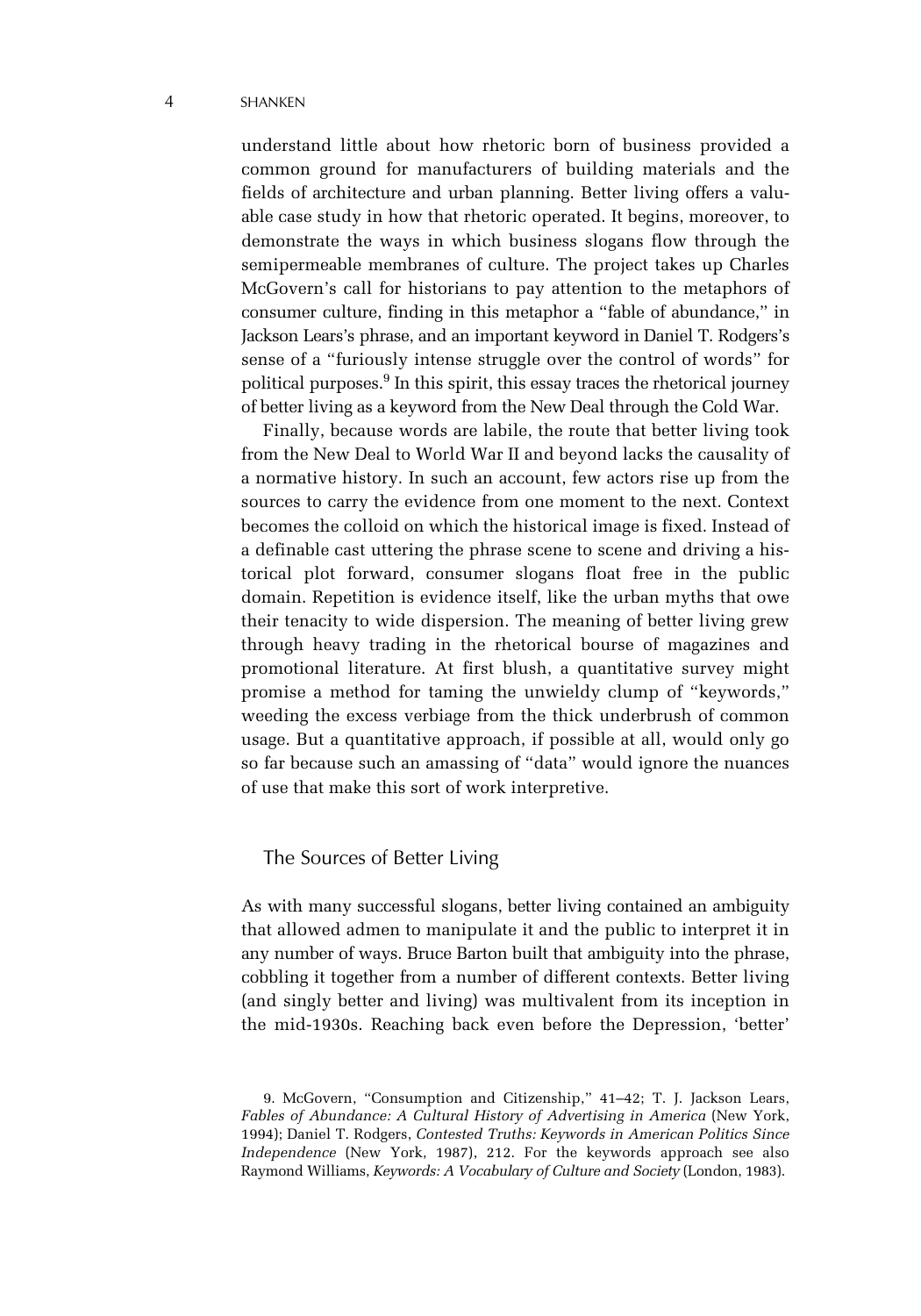had been simultaneously a keyword for social causes in the 1920s, a salesman's word for progress, and a common word associated with the housing campaigns of the  $1920s$ .<sup>10</sup> The word 'better' already lent its ameliorative power to organizations like the Better Business Bureau. The National Better Business Bureau of the Associated Advertising Clubs of the World was officially founded and named in 1926, but it arose in the wake of the truth-in-advertising campaigns of the first decade of the twentieth century. Here, 'better' served as a kind of shorthand for social betterment and the crusades against corruption that characterized the period.11 The "Better Homes in America" movement, founded in 1922, employed the vague word as a "cure for domestic neglect," as Janet Hutchison has argued. $12$  Elaborating on home economics, this housing campaign promoted the making of the modern housewife, who would be trained as an expert and armed with the latest laborsaving technologies, creating a "discriminating consumer, and moral arbitrator within a defined architectural setting."13 The movement soon found government backing as a national educational organization, which built a model home on the Mall in Washington, D.C., in 1922 and sponsored annual contests for model demonstration houses in the  $1920s.<sup>14</sup>$  Not coincidentally, the magazine *Better Homes and Gardens* went into print in 1924. By the end of the decade, better was firmly established in the context of housing, domesticity, and reform. Thus, by the time BBD&O attached better to living, better was already laden, associated with housing and home economics, efficiency and reform, and with so-called women's magazines and consumer culture. These associations would have been potent ways of domesticating the chemical industry and deflecting attention from Du Pont's wartime profiteering.

Joining better to living gave it new meaning and provided a vivid way for admen to conjure up the forestalled dreams of the Depression,

10. Pamela Walker Laird, *Advertising Progress: American Business and the Rise of Consumer Marketing* (Baltimore, Md., 1998); James D. Norris, *Advertising and the Transformation of American Society, 1865–1920* (Westport, Conn., 1990). Indeed, the phrase was used sparingly in the 1920s, but Du Pont's campaign gave the phrase a national profile and anchored it in the cultural milieu that would characterize the term for decades.

11. For the truth-in-advertising campaign see Lears, *Fables of Abundance*, 161, 205. For an early example of the work of the Better Business Bureau, see Better Business Bureau of Metropolitan Boston, *The Boston Better Business Commission*, *Inc.: An Outline of Its Work* (Boston, 1922[?]), copy in the Baker Library, Harvard Business School, Harvard University.

12. Janet Hutchison, "The Cure for Domestic Neglect," *Perspectives in Vernacular Architecture* 2 (1986): 168–79.

13. Ibid., 168.

14. Ibid.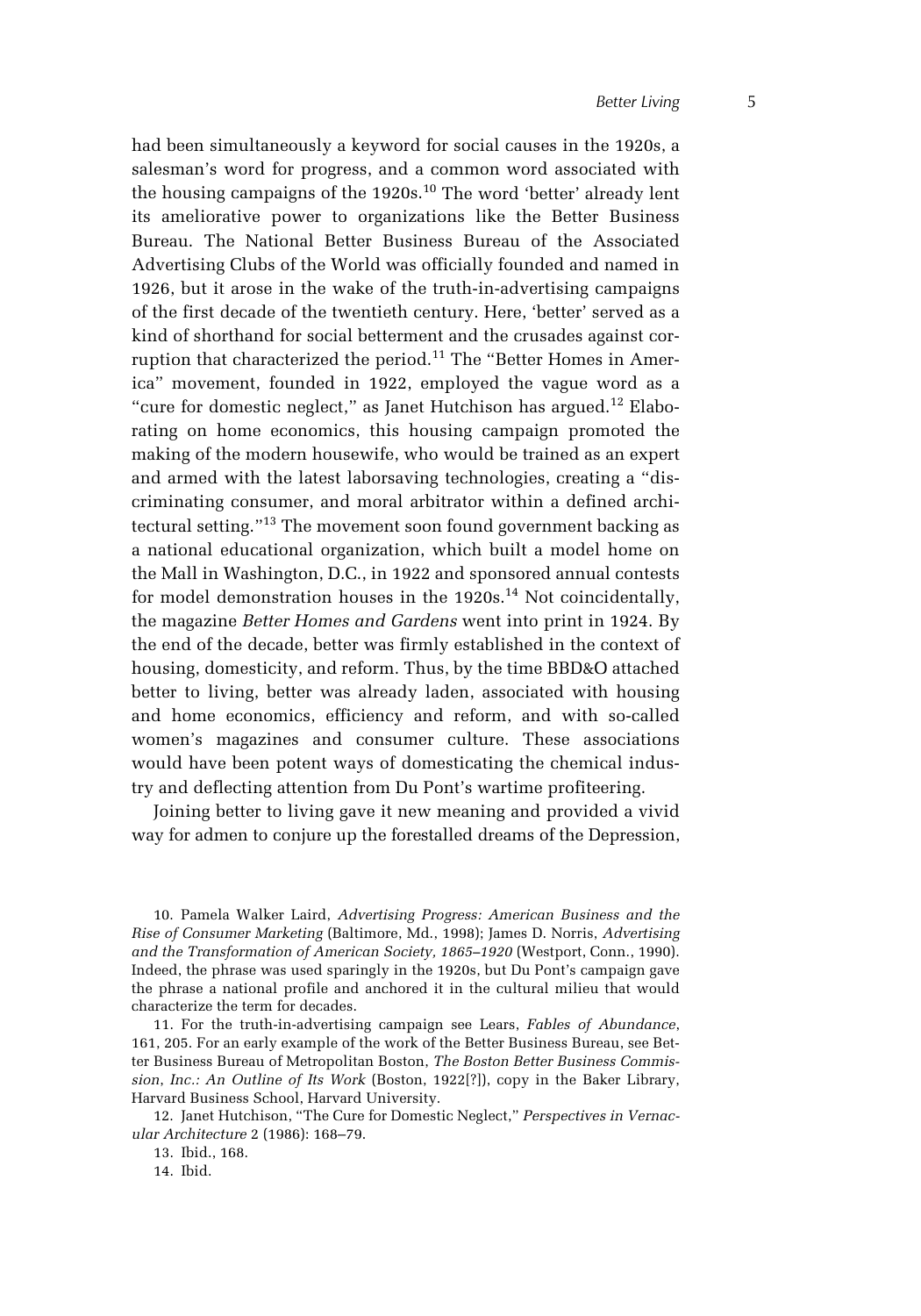employing the rhetoric of what William L. Bird, Jr. has called "more, new, and better."15 The word living also had its own peculiar associations. For instance, Barton may have been playing off the rising interest in the standard of living, a phrase popularized in response to the dire conditions of the Depression. On this level, better living was the adman's clichéd echo of the standard of living.16 War provided still another context for the word living. Wartime restrictions and rationing again deferred consumer desires, but the booming economy promised fulfillment at the end of the war. Living also came to represent the "other" of war and its obvious associations with death. For instance, at the same time that the term better living proliferated, a movement for "living" (or useful) memorials was growing, which, like better living, also played the word living off the idea of an obsolete or undesirable past.<sup>17</sup> The building industry called on better living to express a safe form of futurism, a modified modernity that spread beyond the commercial realm, especially to health care and education, and even urban planning.

A more precise source of the phrase, however, may have come directly from government attempts to stimulate housing—government intervention being the precise context that troubled business leaders. The Federal Housing Administration's (FHA) Better Housing Program, which began in 1934, a year before Du Pont launched its campaign, used very similar rhetoric.18 The Better Housing Program applied Keynesian strategies to the building industry. In a moment of waning faith in the economy and declining investments in new building, the Better Housing Program attempted to stimulate people's desire for new or modernized housing. Spur consumption, the thinking went, and production would stir. The FHA conducted a nationwide publicity campaign, turning dealers, manufacturers, and laborers into salespeople for the campaign and staging what Daniel Boorstin would later call in a different context "pseudo-events."<sup>19</sup> Like the 1920s Better Homes in America campaign, the FHA built model homes, which it opened to the public with great ceremony. Eleanor Roosevelt presided over the opening of one model home.

19. Daniel Boorstin, *The Image: or, What Happened to the American Dream* (New York, 1962).

<sup>15.</sup> Bird, *"Better Living,"* 10–23.

<sup>16.</sup> Lawrence B. Glickman, *A Living Wage: American Workers and the Making of Consumer Society* (Ithaca, N.Y., 1997).

<sup>17.</sup> See Andrew M. Shanken, "Planning Memory: The Rise of Living Memorials in the United States during World War II," *Art Bulletin* 84 (March 2002): 130–47.

<sup>18.</sup> For the FHA's Better Housing Program, see Andrew M. Shanken, "Architectural Competitions and Bureaucracy, 1934–1945," *Architectural Research Quarterly* 3, no. 1 (1999): 43–54.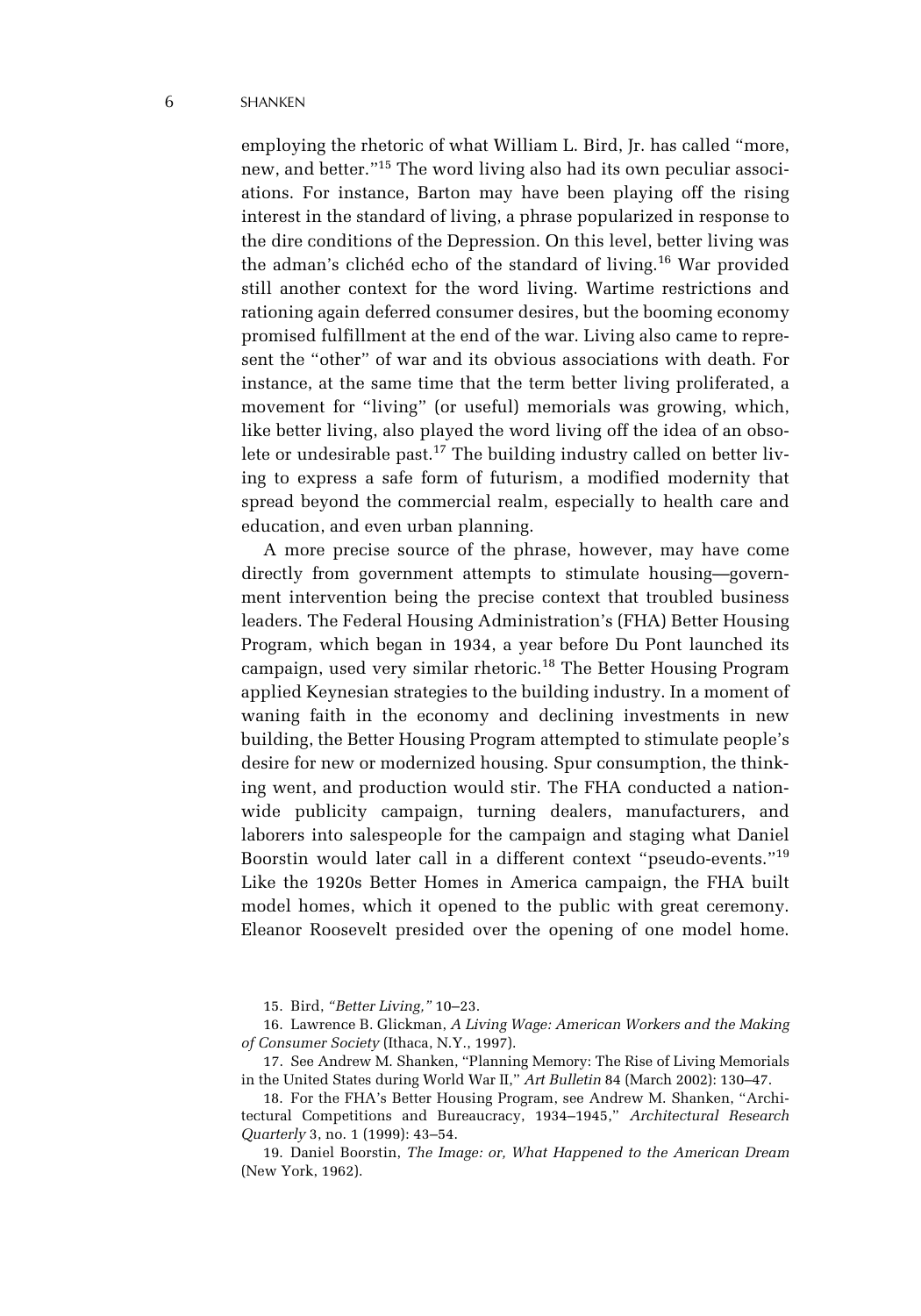The program had an instant effect, increasing work in the building industry for the first time since 1929. The FHA thus borrowed the idea of a public relations campaign from admen like Barton and showed how it could have a profound impact on the economy.

The publicity for the Better Housing Program, however, also publicized the New Deal, which irked corporate leaders who feared that the program was a step toward nationalizing the building industry.<sup>20</sup> While many companies collaborated with the FHA, using its free advertising for their own promotions, other companies launched their own ad campaigns to steal the initiative back. Building on the rhetoric of better housing, General Electric (GE) immediately staged its own Better Homes in America architectural competition, the results of which were published by *Architectural Forum* as "The House for Modern Living" in 1935.<sup>21</sup> Barton, who also represented GE as it launched its Better Homes in America competition, would have looked closely at the Better Housing Program, since GE's competition responded directly to it.

As a public relations campaign, the FHA's program rivaled the best work of the admen. Instead of meeting the New Deal program head on with heavy-handed attacks, Barton opted to use the Better Housing Program's rhetoric and energy against itself, to steal its success for the corporate world. In 1934 literature for the Better Housing Program had used the slogan, "Your building is an investment in living," and asserted that better housing led to "better living."<sup>22</sup> Here was the same turn of phrase that Barton would adopt in the coming months in turning Better Housing first to Better Homes for GE, and then to Better Living for Du Pont. While it may be impossible to know whether Barton read the FHA literature, he was a deeply political man. A staunch ally of big business and an opponent of Franklin Roosevelt and the New Deal, he would soon serve the 17th District of New York as a Republican in the House of Representatives between 1937 and 1941. In this role, he engaged in battles against public housing.<sup>23</sup>

Du Pont's better living campaign began in October 1935 with a series of ads that ran in the *Saturday Evening Post*. The ads exhumed what had been buried in FHA literature and elevated it to a place in the most widely circulated magazine in the nation. The ads related

<sup>20.</sup> Shanken, "Architectural Competitions," 43–54.

<sup>21.</sup> See the entire issue of *Architectural Forum* 62 (April 1935): 275–398.

<sup>22.</sup> Federal Housing Administration, *How Owners of Homes and Business Property Can Secure Benefit of the National Housing Act* (Washington, D.C., 1934), back cover, 4.

<sup>23. &</sup>quot;Housing Control Scored by Barton," *New York Times*, 4 April 1940, p. 11.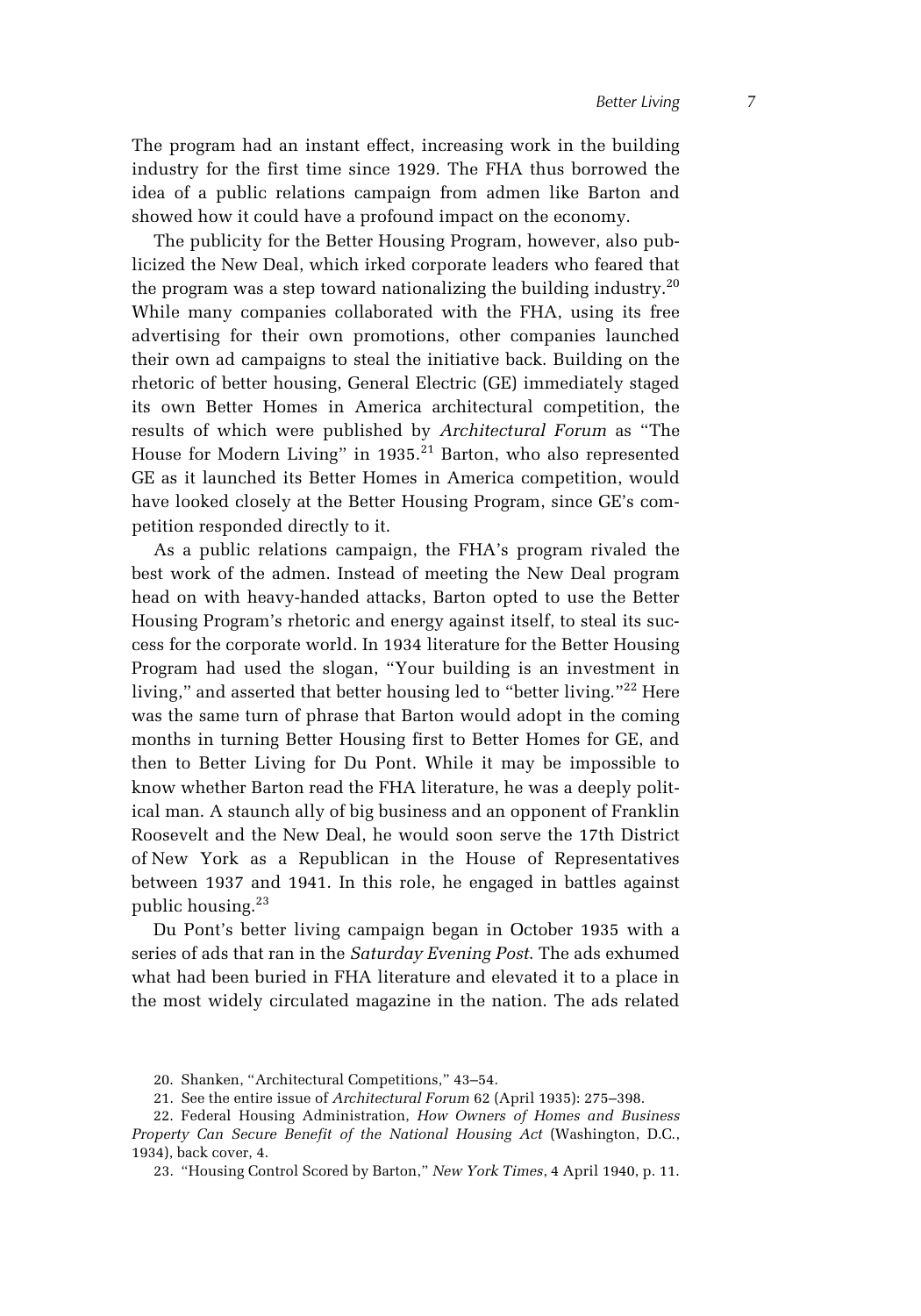#### 8 SHANKEN

allegories of common folk at work and at play: Amos, the boy next door going on a date, or Rinaldo, the Italian immigrant plumber, tending his garden. In each case, Du Pont products were insinuated into the narrative, making the most basic of necessities possible, from the rayon of Amos's date's dress to the insecticide Rinaldo used to drive bugs out of his garden. Each of the ads summed up the allegory with the new phrase: "Better Things for Better Living through Chemistry."24 By telling tales about the common experience and the simple pleasures of everyday life, the ads refashioned Du Pont, the corporation, into a nurturing figure, making its chemicals seem almost wholesome and diverting attention away from the company's role in World War I. Barton softened Du Pont's image as he had done a decade earlier for General Motors, when he reinvented what Marchand argues was an anonymous corporate holding tank for automobile manufacturers as a "family" and redefined the corporation as an American institution.25

Along with the ads came a new radio show called *Cavalcade of America*, which spread Du Pont's message of better living across the airwaves.<sup>26</sup> *Cavalcade* was an historical drama planned from the beginning to define and assess American civilization, highlighting American triumphs as a means of providing uplift in depressed times.<sup>27</sup> The show told the story of America through a series of fictional and real biographies that focused less on events than on the nature of the American spirit and the search for the good life. The overarching strategy folded Du Pont into the continuous fabric of American history, not a difficult task since the family's (and company's) own history stretched back almost to the colonial era.28 *Cavalcade* measured the present favorably against the history of America, enlisting the past as a didactic tool to demonstrate a kind of corporate manifest destiny. Each new invention or product in the history of America was part of an incremental advance in civilization, a rise in the standard of living that slowly built up an inevitable view of American progress—part of the manifest destiny of the

24. Bird, *"Better Living,"* 23.

25. Roland Marchand, "The Corporation Nobody Knew: Bruce Barton, Alfred Sloan, and the Founding of the General Motors 'Family," *Business History Review* 65 (Winter 1991): 833, 841.

26. Information about *Cavalcade* is taken from Bird, *"Better Living,"* 53–85.

27. BBD&O assembled a team of historians to act as advisers, including Arthur M. Schlesinger and James Truslow Adams. Ibid., 76.

28. David A. Hounshell and John Kenly Smith, Jr., *Science and Corporate Strategy: Du Pont R&D, 1902–1980* (Cambridge, U.K., 1988). The Du Pont Company, founded in France in 1801, established a black powder factory in the Brandywine Valley in Delaware in 1802.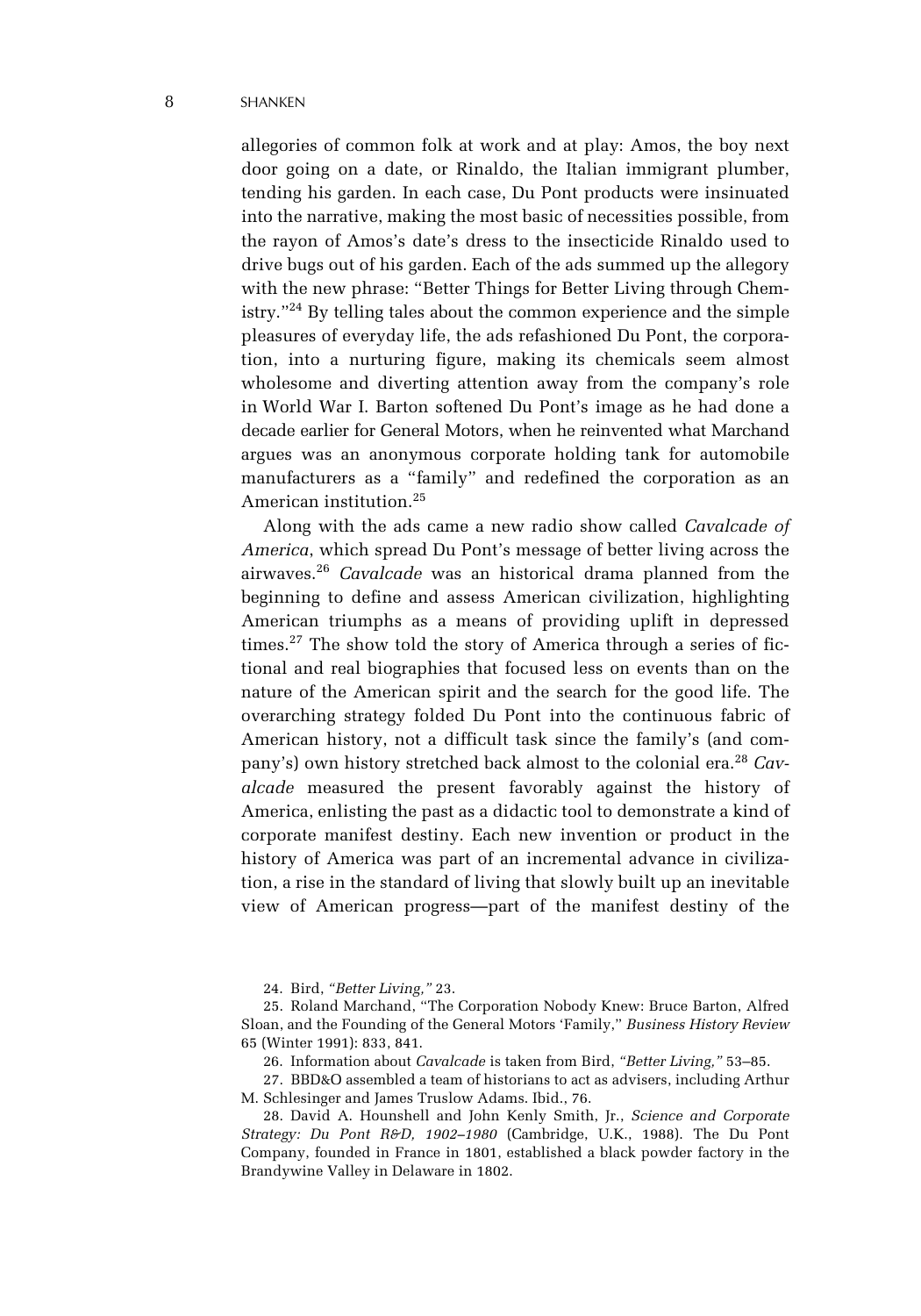nation. The beauty of BBD&O's phrase was how smoothly it inserted Du Pont into this march of progress, parlaying a history of technology into a history of goods that represented both a timeless sense of the good life and of continuous progress. Du Pont's "better things" went from being agents of war to agents of civilization; "better living" posed as the never-ending endpoint of this seductive teleology. Moreover, the teleology represented technology (as opposed to industrial production) as the frontier, deflecting the focus away from the faltering economic system toward a seemingly inevitable process of technological progress.

## Better Living and the Citizen-Consumer in the 1930s

A slew of similar advertising campaigns in the building industry applied better living to a vision of architecture, especially the house. In 1936 the Kelvinator Corporation, for instance, researched and developed a house designed around the relatively new technology of electric air conditioning. The company introduced the house to the public in a pamphlet titled, *Towards Better Living for America: The Inauguration of the Kelvin Home*, and adopted the slogan, "Kelvinator cuts the cost of better living."29 Much in keeping with earlier uses of better living, Kelvinator dedicated the pamphlet to "all who welcome the rapid progress of scientific housing for the people of America."<sup>30</sup> Kelvinator literature represented air conditioning not merely as a matter of comfort, but as a scientific breakthrough with immense social consequences, especially when the house was "engineered" around it. Shaping a house around a product stretched the symbolic importance of a given product to encompass a larger realm, like the house, or a more abstract idea, like personal planning.<sup>31</sup> From the association of the product with something larger or with a tangible abstraction—in this case, the home—a corporation could insinuate itself and its products into a narrative of the good life.

By taking on the research and engineering, the Kelvinator Corporation believed it could standardize the mechanical plant of the house,

<sup>29.</sup> Kelvinator Corporation, *Towards Better Living for America: The Inauguration of the Kelvin Home* (Detroit, Mich., 1936), copy in the Columbia University Library.

<sup>30.</sup> Ibid., inside cover.

<sup>31.</sup> For an analysis of goods as symbolic see Mary Douglas and Baron Isherwood, *The World of Goods: Towards an Anthropology of Consumption* (1979; New York, 1996).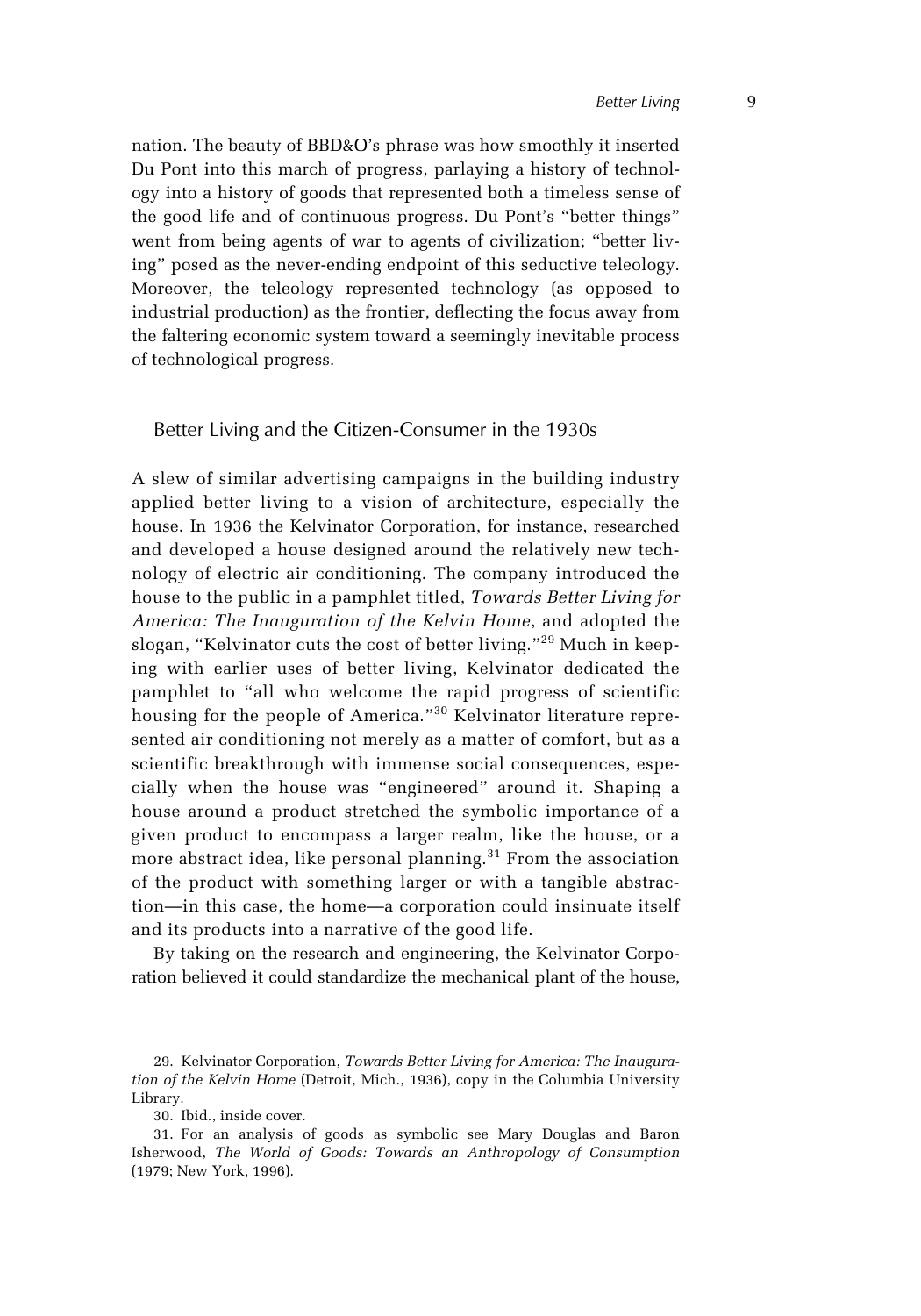thereby substantially reducing the cost. The company would thus be able to put the scientifically advanced house within reach of the common person. Like Du Pont, Kelvinator positioned the corporation as the driving force behind the coming better world. In fact, the in-house research and engineering became central to its promotional pitch. Great advances in technology would lead to social transformations, which would relieve people of drudgery and create leisure time. Much in the way that Du Pont's *Cavalcade* exchanged the geographical frontier for a technological frontier, Kelvinator used better living to make the product symbolic of the promise of technology as a civilizing force: "These homes, embodying every comfort known to electrical housing science" would "usher in a new era of health, comfort, convenience and leisure."32

New York architect Francis Keally was among a number of experts to offer testimonials to the Kelvin Home at its inauguration in Detroit in October 1936. Keally sketched out a grand history of shelter as evidence of Kelvinator's achievement. Throughout the ages, he argued, the great housing problem of every civilization has been combating the elements. In one fell stroke, according to Keally, Kelvinator put this history to an end, conquering weather with air conditioning. In his estimation, the consequences were so far-reaching that "a new system of architecture's [*sic*] being created."33 Climate and exposure were now irrelevant, freeing the architect to experiment in new ways with shelter. Of course, air conditioning never has freed the architect from considerations of climate, but the hyperbole was an important strategy. Keally used history as a foil for modernity. By placing the new technology in relation to the stream of history, he naturalized the new, making it more comfortable and accessible. Yet simultaneously Keally drew a sharp, epochal line, cutting off the present from the past and claiming a social transformation based on the new technology. He thus performed the requisite ritual of constructing a historical narrative only to show its irrelevance to the modern miracle of technology. The usable past could be used to divide (as well as to assimilate) modernity.

The Kelvin Home itself reinforced Keally's move, resolving the tension between past and future. For all of its modern posturing, Kelvinator had no interest in matching its claims to engineering excellence with an engineered aesthetic. The facade was a safe variation on colonial architecture, the plan typical of the suburban middle and upper-middle classes. In fact, in contrast to the winning designs

<sup>32.</sup> Kelvinator, *Towards Better Living for America*, 3.

<sup>33.</sup> Ibid., 14.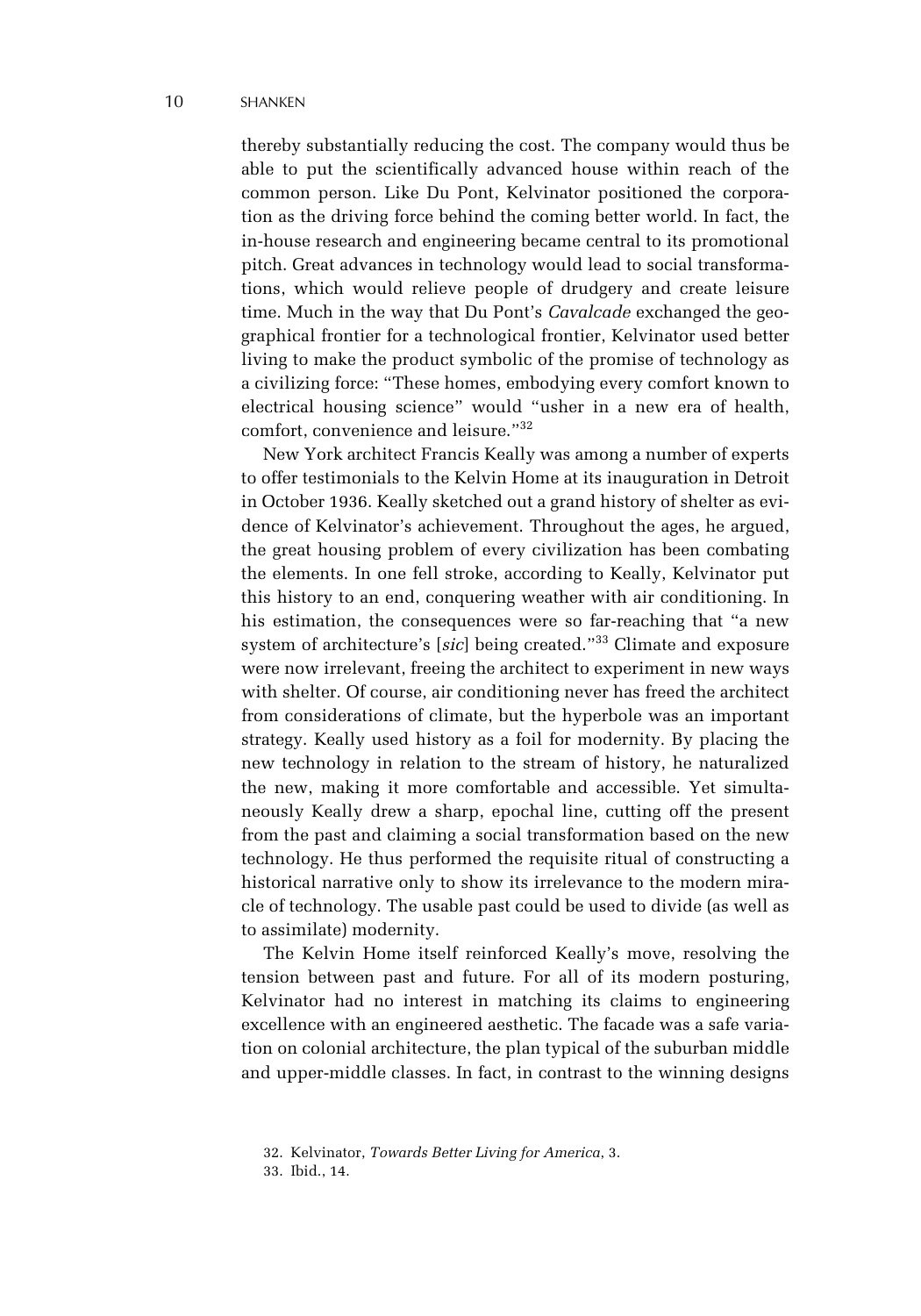in GE's competition, the Kelvin Home eschewed modern flourishes. In an assuming tone, the pamphlet assured the reader that "no attempt has been made to incorporate ultra-modern ideas" but that the "utmost in modern adaptation of the tried and proved normal American layout has been achieved."<sup>34</sup> If one sought sales, "ultramodern" architecture was something to avoid in the 1930s, but a forward-thinking message and advanced equipment were desirable. In the corporate setting conventional architecture could be made harmonious with progressive ideals. One could speak of air conditioning as leading to a social revolution, but a free or open plan was still out of the question. The difference was that air conditioning, as Kelvinator implied, led to a transformation in comfort and health, while the open plan led to unknown changes in family or even community structure. The issue was also one of representation. Kelvinator virtually divorced the skin of the house from its inner workings. Modernist architecture failed to displace the colonial as the paradigm for the American home, but modern devices and convenience were easy sells. Kelvinator wedded modern ideas to the warmth and the psychological comfort of the traditional house.

In an era before trademark law froze phrases out of free circulation and associated them indelibly with certain corporations, slogans moved more fluidly through advertising, popular culture, and the literature of government agencies. An especially free exchange occurred in corporate culture. Companies in the same sector sometimes adopted similar advertising strategies. The General Insulating and Manufacturing Company, like Kelvinator, used the phrase in its 1937 pamphlet, *Better Living: In a Home That's Cooler in Summer and More Comfortable in Winter.*35 The Carrier Corporation, another air conditioning company, used the term on promotional literature for its exhibit at the 1939 New York World's Fair.<sup>36</sup> The first page of its pamphlet *From the "World of To-Morrow" for the World of To-Day!* carried the headline, "Carrier Air Conditioning Brings *Better Living* to Every Clime." The italics were typical, drawing attention to this new incarnation of the good life. General Electric, not far removed from its experience in 1935 with the Better Homes in America competition, prominently adopted better living in its 1939 New York

<sup>34.</sup> Ibid., 34.

<sup>35.</sup> General Insulating and Manufacturing Co., *Better Living: In a Home That's Cooler in Summer and More Comfortable in Winter* (Alexandria, Ind., 193-[?]), copy in Avery Architectural and Fine Arts Library, Columbia University.

<sup>36.</sup> Carrier Corporation, *From the "World of To-Morrow" for the World of To-Day!* (Syracuse, N.Y., 1939), 1. See the Orth Collection at the National Museum of American History, Smithsonian Institution.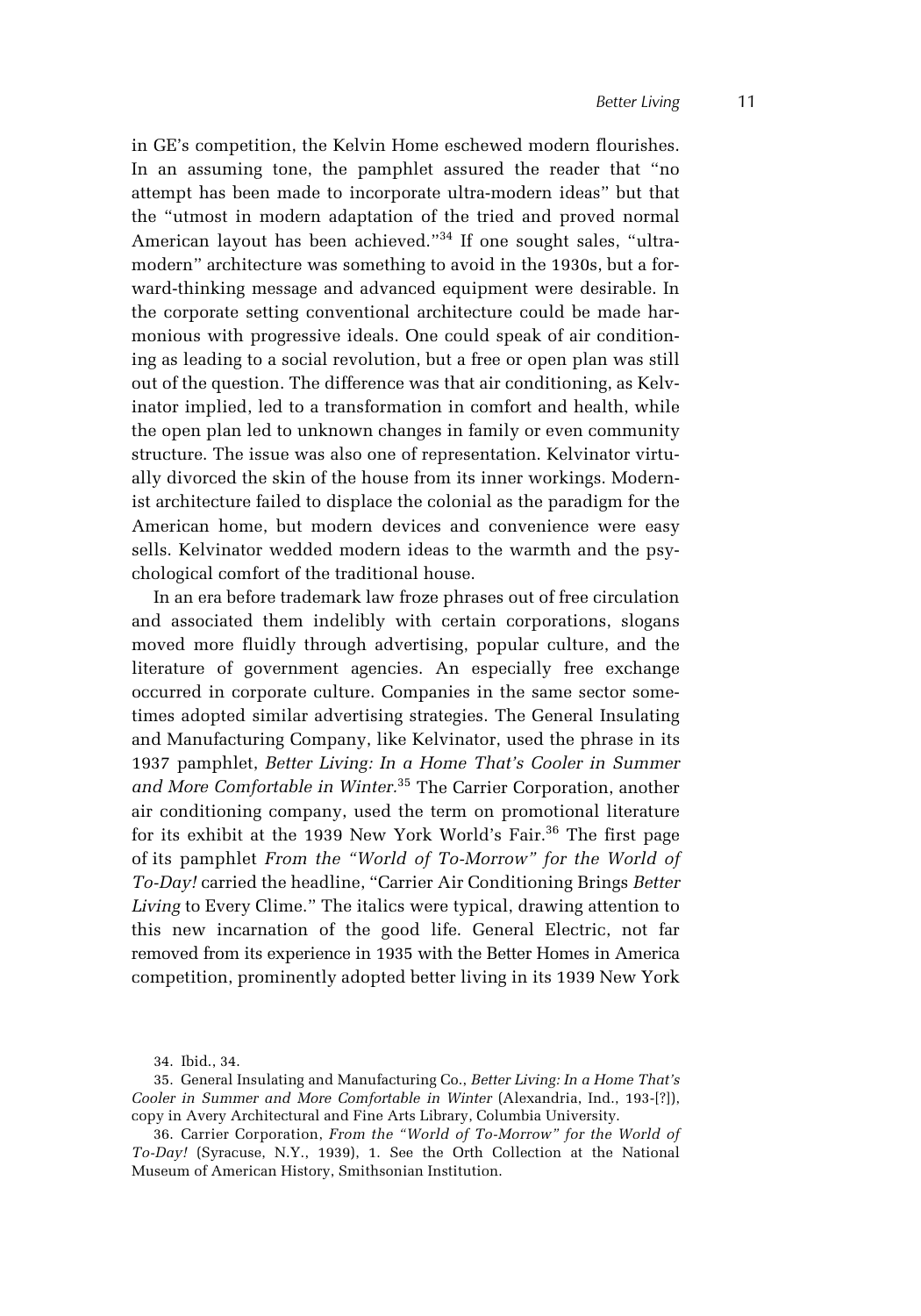World's Fair exhibit as well. The company erected a storefront inside its exhibition with BETTER LIVING written in brightly lit capital letters across the facade.<sup>37</sup> The slogan fit the New York fair's theme, the "World of Tomorrow." Visitors to the world's fair would have seen the phrase better living at no fewer than three separate corporate exhibitions: GE, Du Pont, and Carrier.<sup>38</sup>

The repetitive use of better living made these ideas socially available and provided a rhetorical context that took on some of the character of a more traditional agent of historical change. In a highly mediated society, words shape history as readily as people and institutions do. They do so by accretion, by carrying forward some of the associations of earlier uses. Kelvinator's use of better living built on Du Pont's; General Electric's built on both, and any company thereafter could redirect the energy stirred by the earlier uses. Each company was a manufacturer of products for the home, especially those same laborsaving devices that the Better Homes in America movement had put at the center of its campaign. "Better living" offered these companies a free rhetorical currency that signified progress, modernization, and domesticity. Moreover, it did so within the context of the fair's theme, "the world of tomorrow," and its forthright sponsorship of big business. Soon dozens of companies adapted the slogan to their promotional campaigns.

The Buffalo Niagara Electric Corporation, much like GE had done in the mid-1930s, designed its own house in the late 1930s. It also used the same rhetoric, publishing *A Guide to Better Living: The Five-Star Home* in 1939.<sup>39</sup> The guide established "standards" (really a checklist of appliances and electrical capability) for people to judge whether a home was up to their standards. The whole campaign, which must be seen in light of the Better Homes in America movement and the FHA's Better Housing Program, mirrored an earlier housing drive sponsored by GE that spun off from its 1935 Better Homes in America competition. With much media self-promotion, GE built one house for every 100,000 Americans.<sup>40</sup> Buffalo Niagara also built demonstration homes of widely disparate costs for the public to view. The first one opened in August 1937, and by April 1939, the

38. BBD&O still represented both GE and Du Pont in 1939.

39. Buffalo Niagara Electric Corporation, *A Guide to Better Living: The Five-Star Home* (Niagara, N.Y., 1939), copy in Avery Architectural and Fine Arts Library, Columbia University. See also *Better Living and Happier Homes* (Cleveland, Ohio, 1940).

40. Shanken, "Architectural Competitions," 49–51.

<sup>37.</sup> General Electric, exhibit at the 1939 New York World's Fair, 1939, Folder: Production and Distribution, GE Co. (1), Orth Collection. Also see GE's house organ, *Magazine of Light* 5 (1939): 18.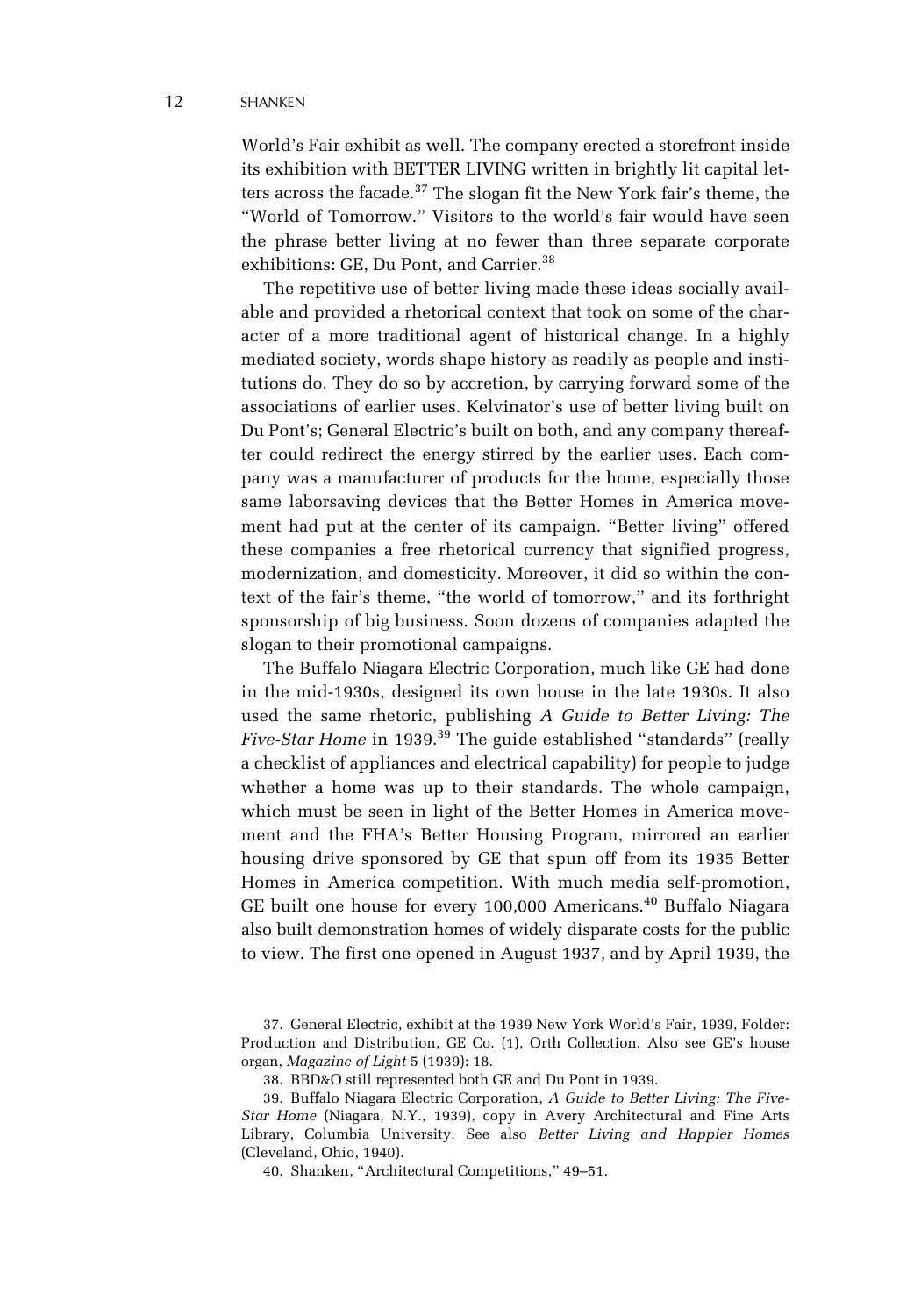company claimed that over 100,000 people had visited the homes, a prodigious number for a city like Buffalo. One of every seven new homes in the Buffalo area was built according to Five-Star standards. Buffalo Niagara echoed Kelvinator, claiming that the homes were "scientifically planned for BETTER LIVING." The standards were little more than a prescription for the latest wiring, including modern lighting, air conditioning, and automatic hot water, but in a nation told it was one-third ill housed, this sort of modernization was significant. The company also had insight into the housing market. The Five-Star Home filled the empty niche between architects, products, and the public. Buffalo Niagara understood the uncertainty the public felt about architectural services and, conversely, the struggle that architects experienced trying to convince the public of their necessity. The pamphlet reads like an argument against architectural services: "Your architect or builder," the company claimed, "—no matter how experienced—does not know *your* family and *your habit of living*."41 The Five-Star Home thus served as a conduit between the family and professional building services. It offered itself as a trusted guide for home planners, helping them to find their way through the potentially hazardous experience of building a home. In other words, it assumed the role many architects coveted. Buffalo Niagara started a "5-Star Planning Bureau" with "home-planning advisers" who gave free advice to consumers. The company surveyed public housing tastes and submitted the results to publisher Howard Myers of *Architectural Forum*, Jean Austin of *American Home*, and other housing experts for analysis. The result of the grand survey, which queried over 13,000 people, revealed that most people wanted traditional houses, although Buffalo Niagara was amenable to the few who desired modern architecture, recognizing it as one of ten styles from which one might choose.

Taken together, these efforts by air conditioning, heating, appliance, and electric companies show an entire sector using various forms of publicity—advertisements, pamphlets, merchandising campaigns, exhibitions—to align itself with the spirit of Du Pont's better living campaign. Unlike Du Pont, these companies aimed their pitch at the housing market. Through the phrase "better living," their products would be associated with the better housing campaigns then taking place around the country, as well as with Du Pont's more explicit defense of big business. Other issues were also at stake. By the 1930s, the public understood the desirability of modern electrical wiring and appliances, but it was slower to accept the machine as a model or aesthetic for the entire

<sup>41.</sup> Buffalo Niagara Electric Corporation, *Guide to Better Living*, n.p.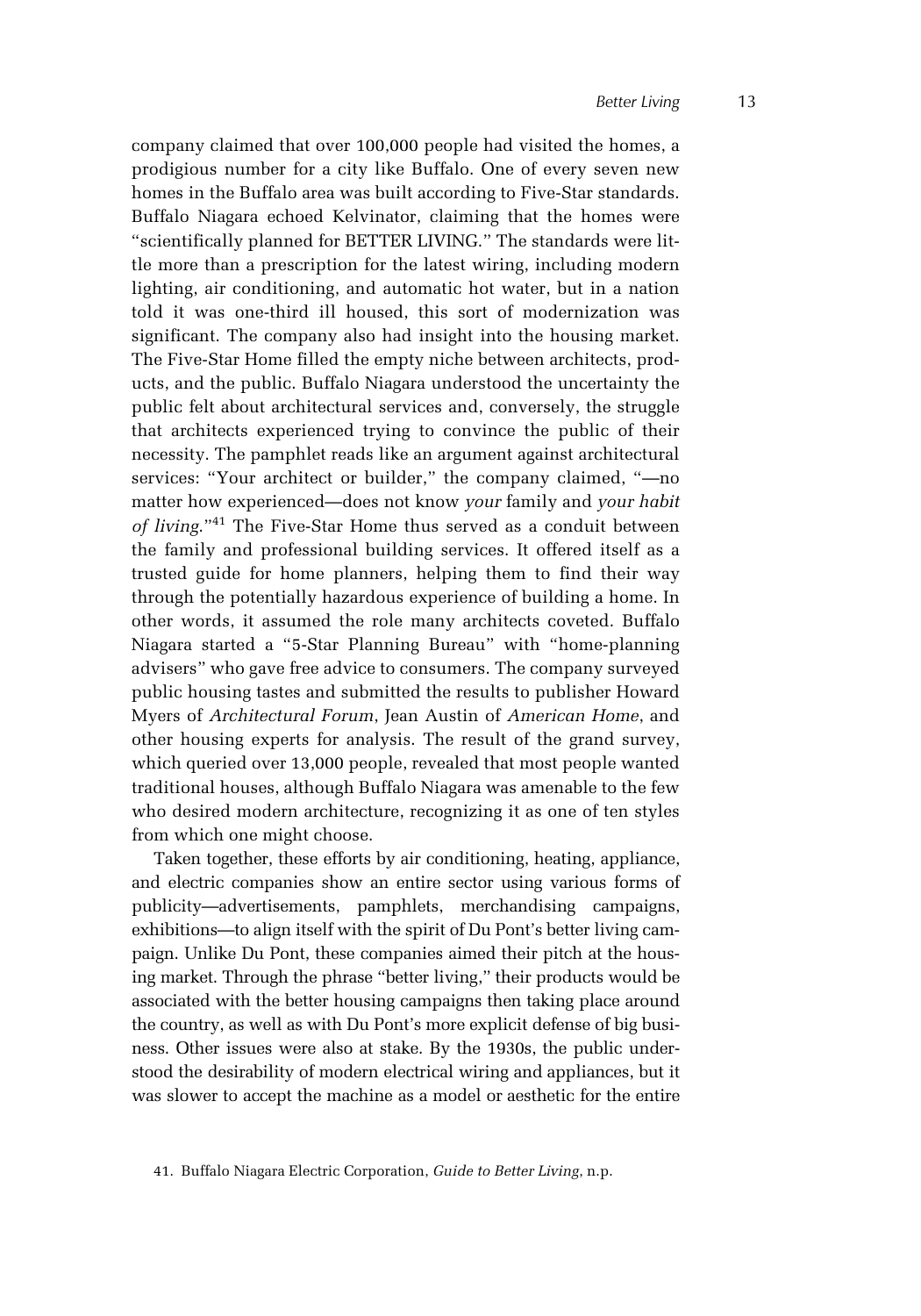#### 14 SHANKEN

house. Most corporations had no stake in any particular style, and modern architecture was not yet unequivocally good publicity, an understudied topic in consumer culture. Modern ideas and progressive housing, including modern appliances and wiring, had to be dressed up in colonial garb to be presentable. Better living became an easy cliché for this hybrid of modern colonial or progressive Cape Cod. As a commercial phrase in the 1930s, better living helped peddle products propounding to ease the trials of domesticity. The term resonated in a moment of want, when people hungered for better days.

This form of advertising, in which a product became associated with a state of being, a sensual pleasure, or an anticipated standard of living, featured prominently in campaigns of the period. Roland Marchand has analyzed the strategy in detail, showing how ads used allegories of uplift, social tableaux, and parables to preach a kind of salvation through consumption.42 And admen, he argued, did so ingenuously. Allegories of light, heat, or chemistry altering the fabric of human society and consciousness were not merely the work of out-of-touch elites in advertising who mistook their market but the zealous work of the advertising missionary intent on instructing an unrefined public about a better way to live. These "apostles of modernity," as Marchand called them, identified and to some extent helped to construct the idea of "consumer citizenship."43 The political underpinning of the consumer citizen was explicit: "Drawing by analogy upon the political concept of citizenship, [advertisers and admen] constructed an image of a market democracy, in which advertisers appealed to constituencies of consumer citizens and won election of their brands as popular products."<sup>44</sup> In this context, better living carried a political metaphor of choosing between different forms of living. The choice pitted consumer capitalism, in which free enterprise (and its corollary, free consumption) was roughly equated to freedom, against regulation and planning, which by implication impeded the democracy of consumption.

# Better Living and the Postwar Building Boom

During World War II, corporations and admen picked up on better living with even greater vigor, offering the phrase as a sort of conceptual

<sup>42.</sup> Roland Marchand, *Advertising the American Dream: Making Way for Modernity*, *1920–1940* (Berkeley, Calif., 1985), 138, 164–67, 217–22.

<sup>43.</sup> Ibid., 167. More recently, Lizabeth Cohen has provided a more detailed history of similar ideas. See Lizabeth Cohen, *A Consumer's Republic: The Politics of Mass Consumption in Postwar America* (New York, 2003), 29.

<sup>44.</sup> Marchand, *Advertising the American Dream*, 63–64.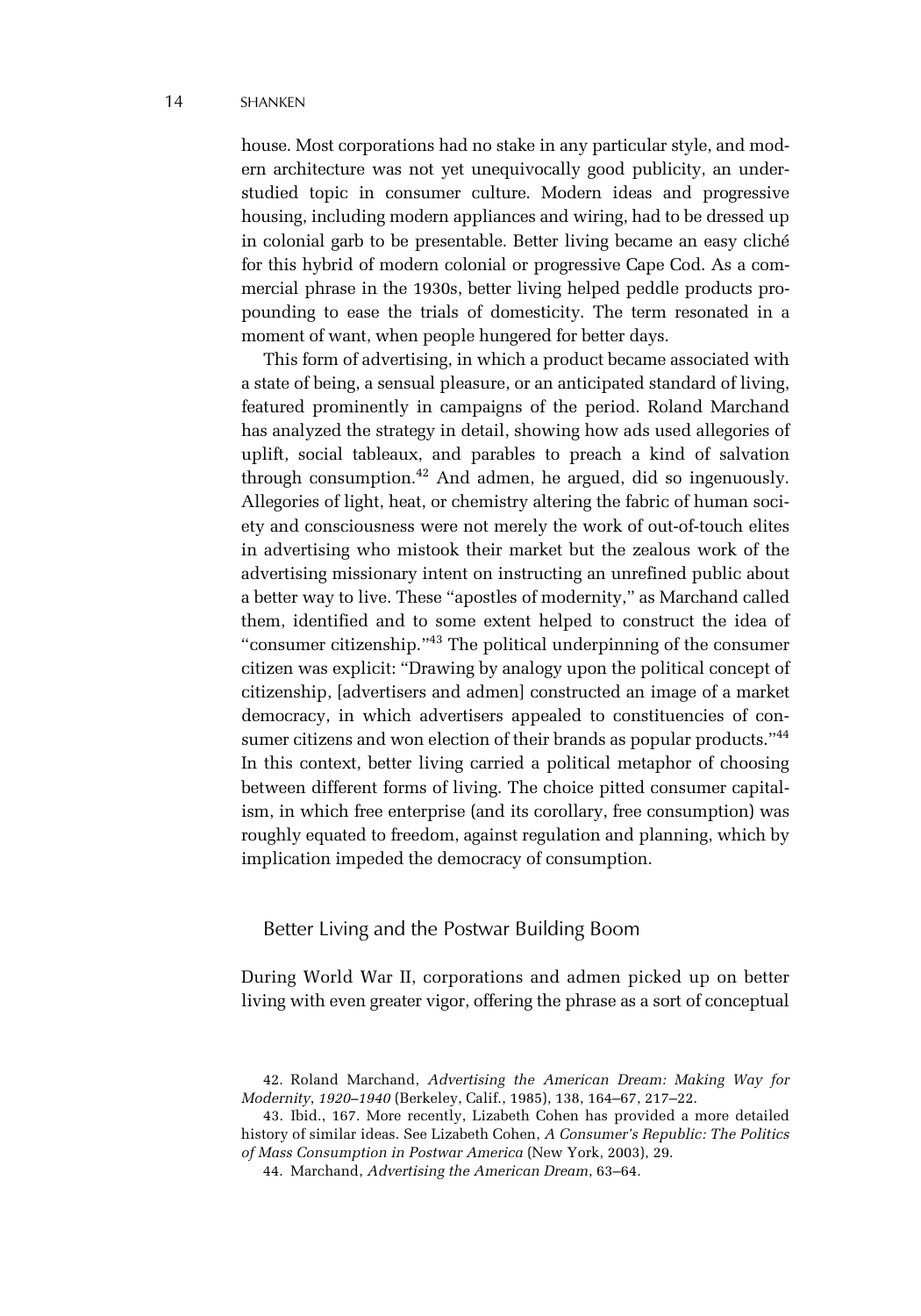waiting room in which the public could view the better things that would stock their postwar houses. The building industry, especially those companies whose products had been taken off the market, led the way. Advertising and public relations kept them in the public eye.45 A Westinghouse pamphlet titled *Electrical Living*, produced by the company's newly formed Better Homes Department, worked over the metaphor of lighting as postwar enlightenment.<sup>46</sup> The company's pamphlets and ads exhorted the reader to plan for "electrical living in 194X" and used the headline, "Better Wiring for Better Living," a blatant recycling of Du Pont's slogan.<sup>47</sup> Corporations used the anticipatory term '194X' during the war to make forecasts about life after the unknown date of the end of the war. It gave better living a terminal date. Here was GE's main competition in lighting fixtures using the same exact phrase for its advertising, even though a different advertising firm ran the campaign.<sup>48</sup>

The wartime Westinghouse pamphlet drew stills of cartoon interiors from a film called *The Dawn of Better Living*, which the company had commissioned Walt Disney Productions to make. The pamphlet and film used many of the same strategies that other companies had pioneered in the 1930s. In the same way that Francis Keally had written the history of the house around air conditioning for Kelvinator, Disney's film for Westinghouse told the history of indoor lighting in America, in a pun on the title, beginning with the sunrise. It traced the history of lighting from the pioneers and settlers, who felled trees for firewood and used a simple hearth, candles, and torches for light. From there, the story moved to kerosene lamps to gaslights and finally to modern electrical lighting, which represented man's dominance over the machine. With electricity trained, modern interiors could be stocked with sparkling white appliances that stood in stark contrast to the dim earthy browns of the settlers' world. The pamphlet evoked the romantic pioneer myth mostly as a foil; no one wanted to return to the past, only to the potential of the frontier.<sup>49</sup>

47. See *Pencil Points* 25 (April 1944): 208; *Pencil Points* 25 (July 1944): 13; and *Pencil Points* 25 (March 1944): 93. These ads, and others that appeared in the popular press, were previews of Westinghouse's pamphlets.

48. Westinghouse retained Fuller and Smith and Ross of New York City.

49. Walt Disney Productions and Westinghouse Electric Corporation, *The Dawn of Better Living* (1945), Library of Congress. The pamphlet is *Electrical Living*.

<sup>45.</sup> Frank W. Fox, *Madison Avenue Goes to War: The Strange Military Career of American Advertising, 1941–45* (Provo, Utah, 1975).

<sup>46.</sup> Westinghouse Electric and Manufacturing Co., *Electrical Living* (Pittsburgh, Pa., 1945), copy in the Smithsonian Institution Library.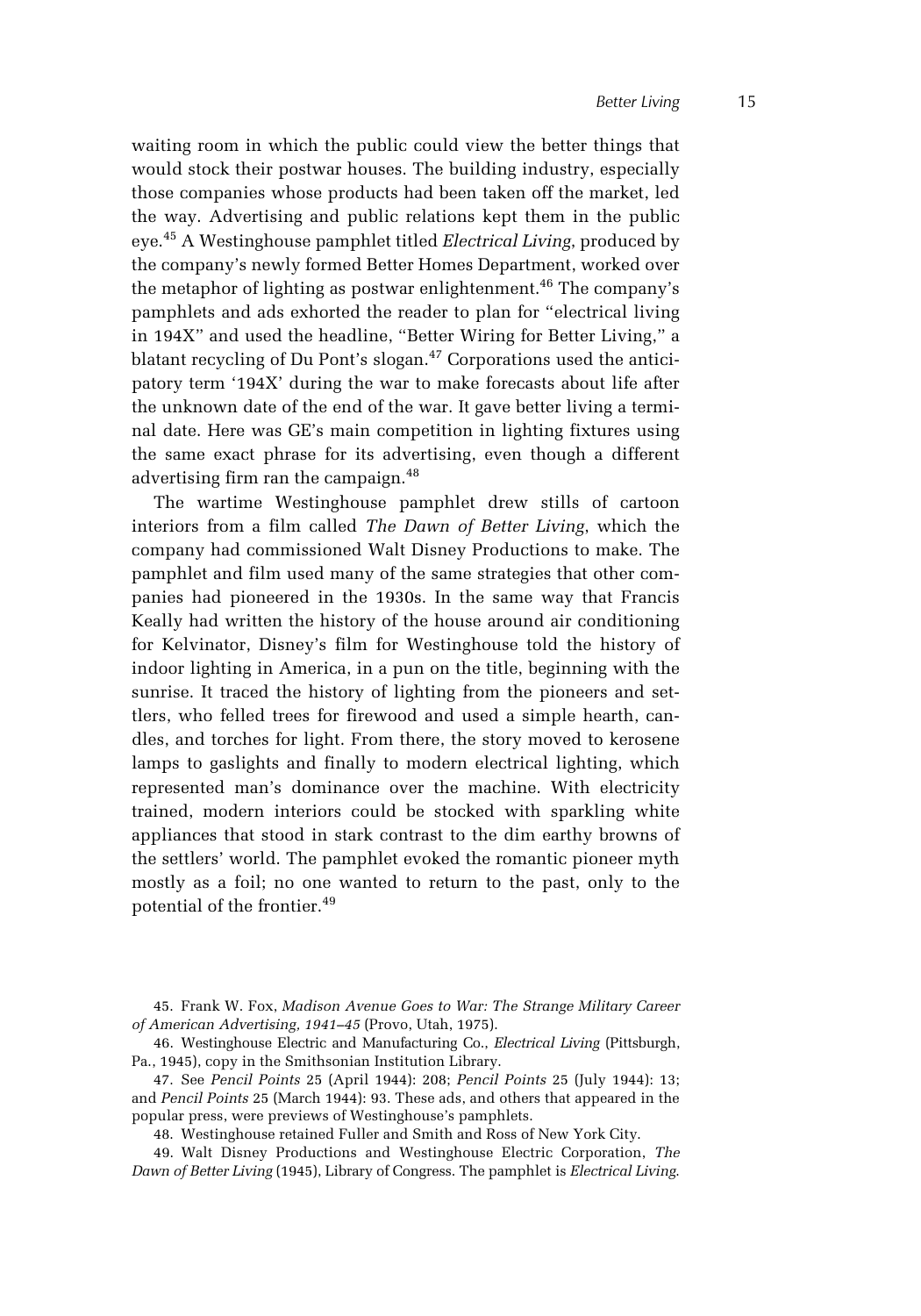Electricity was a cleanser, wiping out all that had come before. Better wiring ushered in a new organizational principle not only for one's fleet of new appliances but also for the house itself. The text spelled out the great transformation that "electrical living" would bring: "The time has come for us to dream of our tomorrow . . . of the job of better living . . . . *Electrical Living* in tomorrow's home. Of course, this isn't the home. It's just the things that go in it. We used to get a house first, then arrange our lives, furniture and equipment to fit it. Tomorrow will be different. Our design for living will be planned first."50 Appliances, which Westinghouse animated as "living equipment," would be arranged as desired, and the architect's job would be to "wrap walls and a roof around it."<sup>51</sup> The house would truly become a machine for living in, really a complex of machines wrapped in a skin. Westinghouse and other corporations helped the consumer plan; their machines provided a new golden section, determining the dimensions of architecture. Architects were left with that part of the design process that corporations deemed least important: the exterior, a wrapping to keep the machine-house dry. The pamphlet illustrated the transformation of the house with a corroborating narrative on the increasing wattage that electrical living demanded. Every room buzzed with new electrical equipment of some kind, necessitating the total planning of electrical wiring.

Westinghouse aimed a second pamphlet, *Electrical Living in 194X*, which was based on the same material, at builders, contractors, and architects (as opposed to the consumer). Here the company traced the same narrative, culminating in a two-page illustration of the "electrical home in 194X."52 The house of 194X, really one big circuit, became a favorite of the architectural press in its reviews of the pamphlet.<sup>53</sup> In the illustration, walls and roof are stripped away to reveal the electrical wiring of the house, aestheticized with bright colors in such a way that the facade seems superfluous. In contrast to Kelvinator's tentative use of the machine, here the machine itself had become beautiful.

More important than the proliferation of the phrase's usage, ads played on the slogan with increasing self-consciousness, as if it were a definable commodity, something as tangible as comfort itself. It became commonplace for companies in the building industry to

<sup>50.</sup> Westinghouse, *Electrical Living*, 5.

<sup>51.</sup> Ibid., 6.

<sup>52.</sup> The Westinghouse Electric and Manufacturing Co., *Electrical Living in 194X, Professional Edition* (Pittsburgh, 194-[?]), copy in the Smithsonian Institution Library.

<sup>53.</sup> See the review of "Better Wiring" in *Architectural Forum* 80 (May 1944): 13.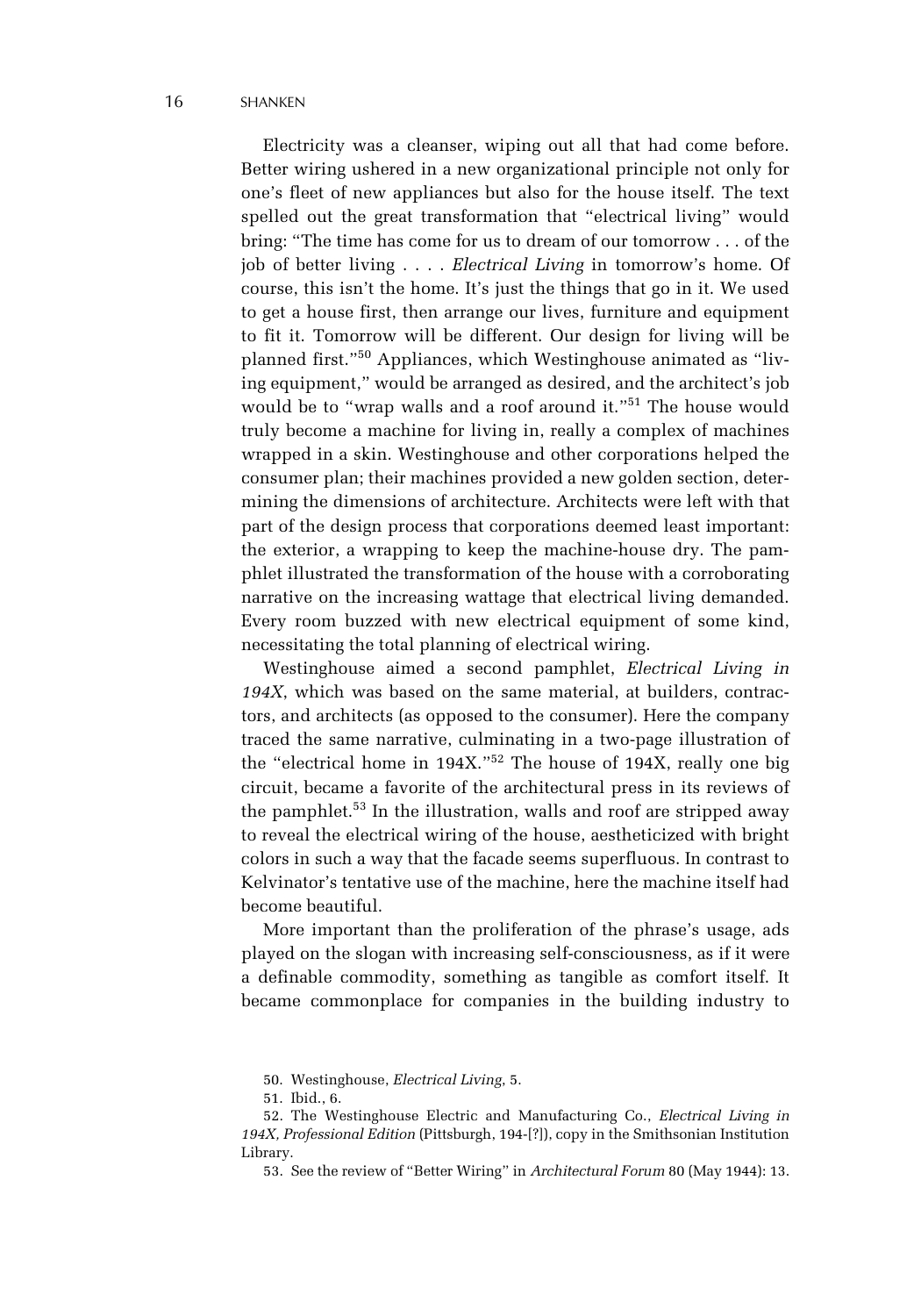adopt better living, essentially a nonarchitectural term, to describe the effect that a given product would have on the consumer's life. $54$ One of the key differences between the uses of better living in the 1930s and 1940s grew out of the very different relationship between consumption and citizenship during the Depression and war. War gave a particular cast to the idea of the citizen-consumer.<sup>55</sup> The strict conservation of national resources began in the home with victory gardens and the salvaging of scrap. The ordinary citizen came to understand personal consumption in national and patriotic terms. Moreover, the planned consumption of postwar products guarded against a return to depression, something that ads relentlessly reminded people on the home front.<sup>56</sup> By engaging the obligation of the citizenconsumer to stave off postwar depression, wartime advertisements merely elaborated a message that was already deeply inculcated in advertising culture and brought out by war production, namely, that business and politics in American capitalism were inseparable. The war only made the relationship explicit by calling on the citizen to carry out a patriotic duty as a consumer. That this would be done in the name of the postwar house is not surprising, given the importance of the building industry to the economy and the symbolic importance of the house to American ideals of citizenship, independence, and individuality.

The house bridged the gap between personal responsibilities to the family and national duty during war.<sup>57</sup> The appeal to citizenship would be made explicit. A 1942 advertisement for the *Ladies' Home Journal* claimed that its broad readership represented both "Democracy" and the united effort "to secure better living for themselves and their families."58 As with most wartime advertising, admen enlisted better living as a morale booster, creating much needed esprit de corps. As Robert Westbrook has argued, wartime advertising played off of personal obligations, usually to the family, to sell people on the duties of war.<sup>59</sup> As an anticipatory term, better living promised

56. Fox, *Madison Avenue Goes to War*.

<sup>54.</sup> See also the advertising of the following companies: Hussmann-Ligonier Co., *Architectural Forum* 77 (Sept. 1942): 168; Robbie Robinson Company, *Michigan Society of Architects Bulletin* 18 (19 April 1944): 12; and Minneapolis-Honeywell Controls, *American Home* 28 (Aug. 1942): 22.

<sup>55.</sup> Cohen, *Consumer's Republic*, 62–109.

<sup>57.</sup> Robert Westbrook, "Fighting for the American Family: Private Interests and Political Obligations in World War II," in *Power of Culture*, ed. Fox and Lears, 195–222.

<sup>58.</sup> Advertisement for the *Ladies' Home Journal*, undated, N. W. Ayer Ad Agency Records, Archives Center, National Museum of American History, Smithsonian Institution.

<sup>59.</sup> Westbrook, "Fighting for the American Family."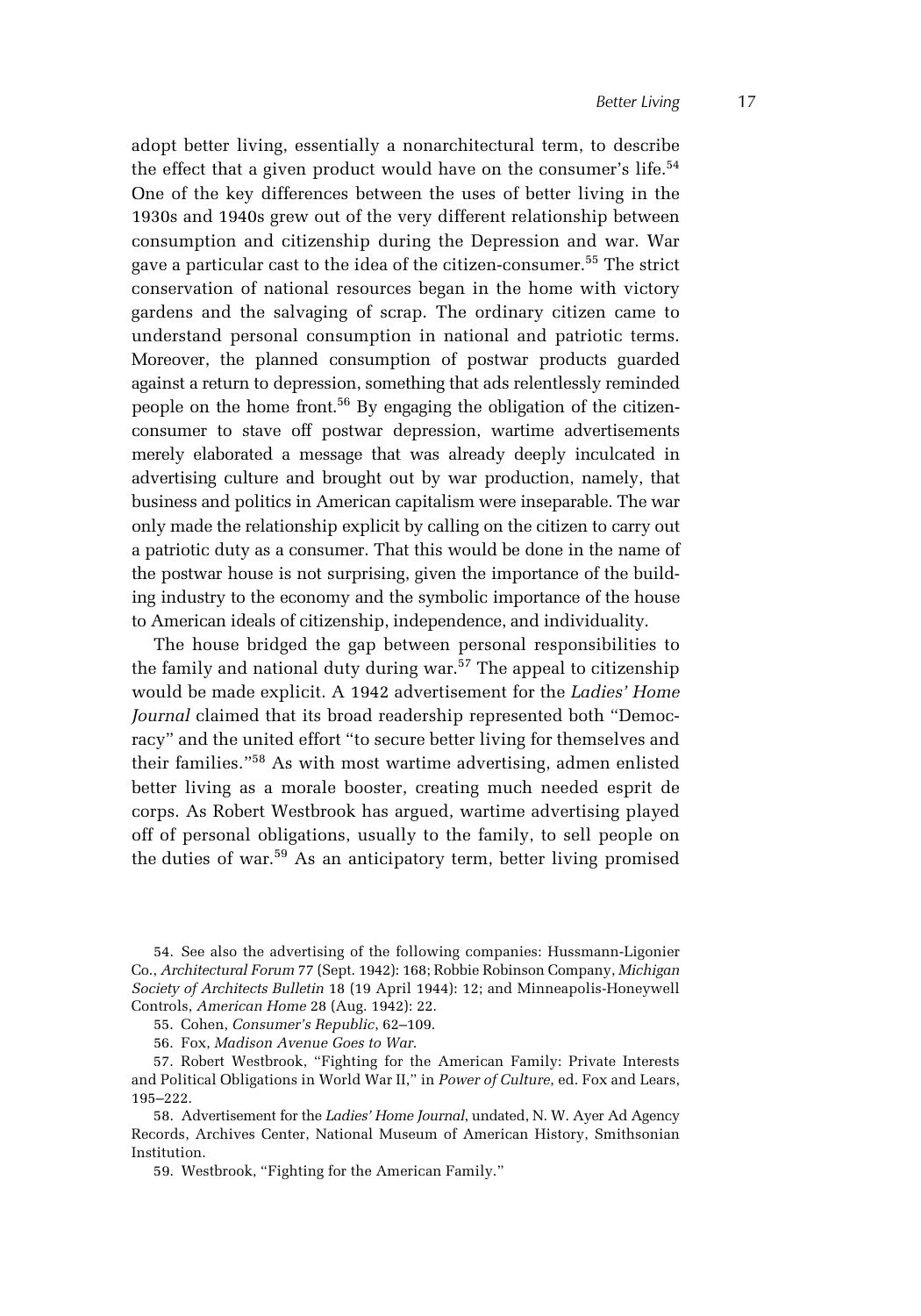that the mobilizations and coherence of the home front would be converted into a way of life after the war. Ads prepared people on the home front for postwar consumption (and consequently, citizenship).

Yet this reading of better living as preparation for the citizenconsumer falls far short of the rich usage of the phrase during the war. For instance, Revere Copper and Brass's wartime campaign, "Revere's Part in Better Living," though part of a consumer context, associated the slogan for the first time unequivocally with the architectural avant-garde. The monthly ads, which ran in *Architectural Forum* and the *Saturday Evening Post* (the most widely disseminated magazine of the day), featured designs by the leading progressive architects, including Louis I. Kahn, William Wurster, Antonin Raymond, William Lescaze, Buckminster Fuller, and others. Offering unbridled visions for postwar America, the ads and a series of associated pamphlets that the company distributed to tens of thousands of people were "Revere's Part" not in prosecuting the war, as many ad campaigns claimed to be doing, but in inventing the postwar world. The manufacturer of copper flashing and other building materials contributed to the effort by buying advertising as a clearinghouse for advanced architectural ideas, which is to say, envisioning better living.

The most extravagant Revere pamphlet, by housing researcher Carl F. Boester, envisioned a postwar world in which people flew personal planes to work and lived in modernist homesteads where they condensed water directly from the air and created energy by burning trash.<sup>60</sup> The point of all this technology was better living. Boester personalized public duty by writing, "We are told that the home is the 'shrine of civilization' and that we are fighting this war to protect it. That is a needed and basic reason; but it isn't the whole truth. The fact is that for millions of Americans, the present effort is an all-out fight to get a home."61 The cover of the pamphlet shows how a new age would do little to alter the social structure: wife and daughter greet the man of the house excitedly at their vestigial driveway, now a symbolic site for waiting for him to return home. Importantly, the Revere pamphlets were not overtly commercial, and they applied the phrase to a wider conception of the built environment. Several pamphlets elaborated complex urban planning schemes

<sup>60.</sup> See the advertisement in *Architectural Forum* (Feb. 1943): 13; and the pamphlet by Carl Boester, *Home . . . for a Nation on Wings* (New York, 1943), copy in Columbia University Library.

<sup>61.</sup> Boester, *Home . . . for a Nation on Wings*, 4.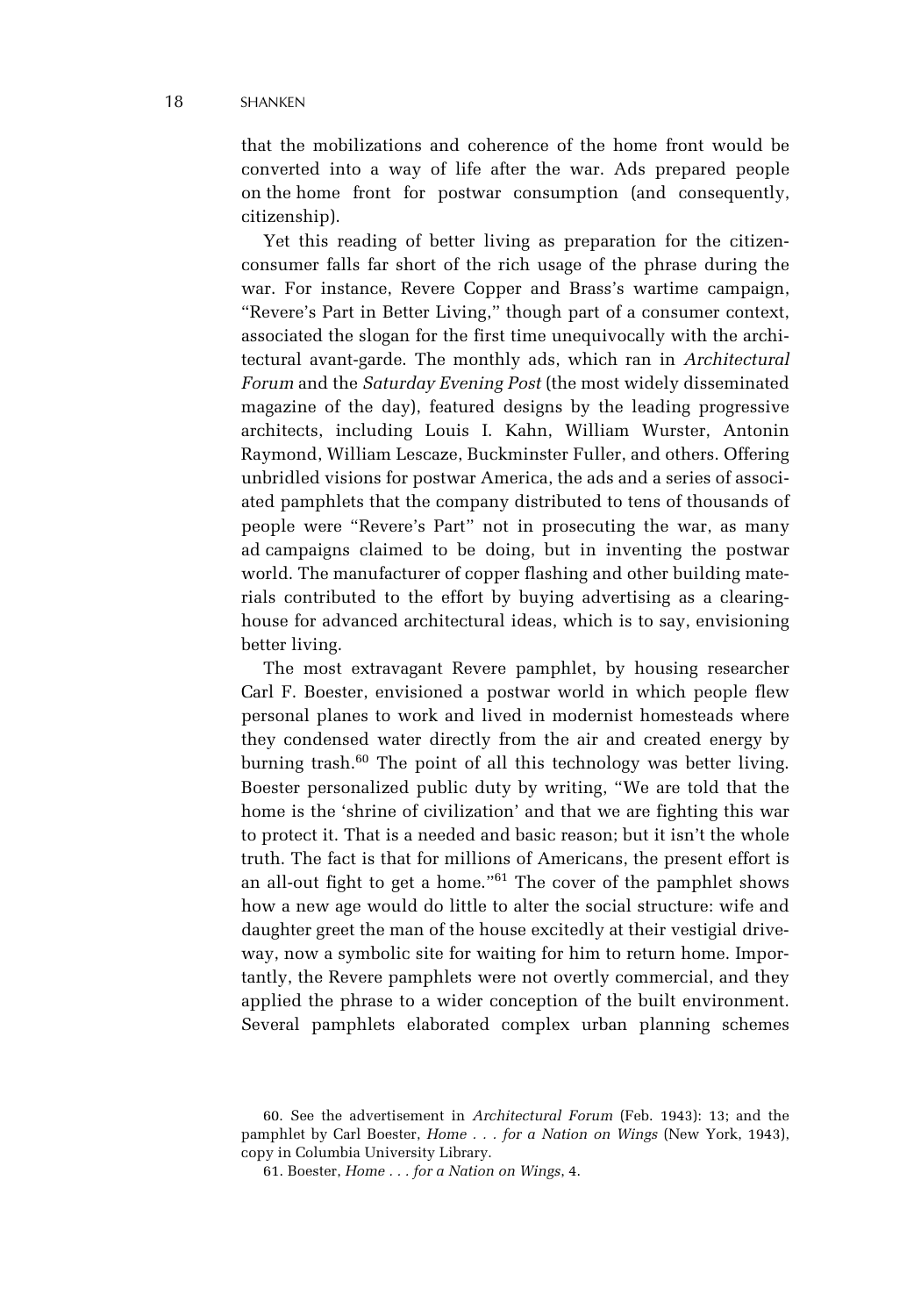rather than individual houses, suggesting a sincere contribution to the wartime dialogue on postwar planning. These ads anticipated a role for better living as a slogan for urban planning.

As the war progressed, better living underwent further transformation as it filtered into different contexts, making its way into mainstream architectural books. In 1945 Clarence Dunham, a Yale University engineer, and Milton Thalberg, an advertising manager for the Cosa Corporation, wrote a book called *Planning Your Home for Better Living*. 62 It operated like a how-to guide, intended to teach people on the home front how to plan postwar homes, but it also sold the public on the idea of home planning. By dint of their backgrounds, the authors conspicuously brought architecture and advertising together. The title alone suggested the merger, with "planning" being imported from architecture and "better living" from advertising. As one might expect, the book began with ballyhoo. Building on the Depression-era rhetoric of "more, new and better," it proclaimed, "Since the beginning of time, man has been ever trying to do things better and better. . . . Underlying all the emotions of man are the creative spirit and the desire to pioneer . . . [the] impulse which gives a man no peace until he has set his foot where no mortal has trod before."<sup>63</sup> The creative will and pioneering spirit of man were channeled into a single dream: the "desire to be able to create a home, about which all his activities will revolve."64 Through this telling, the authors were able to bend a number of fundamental themes of American history to support the pursuit of the home. They assumed material progress as part of the natural order of Western civilization. And they grafted the figure of the pioneer to that background of progress, pulling in a number of possible associations, including rugged individualism, a do-it-yourself mentality, and a romantic notion of the frontier. The figure of the home tied this national narrative to the individual. In place of staid, conservative, suburban comfort, the home was taken to be a creative, pioneering culmination of one's energies, or of a "progressive" life.

These terms could be reversed, as well: the individual home could be a figure for civilization. The authors wrote, "the home and family life constitute the center around which our civilization revolves," a phrase that recalls Carl F. Boester's rhetoric.<sup>65</sup> World War II, they argued, made us more aware of this than ever. By planning a home,

63. Ibid., 1.

65. Ibid.

<sup>62.</sup> Clarence W. Dunham and Milton D. Thalberg, *Planning Your Home for Better Living* (New York, 1945).

<sup>64.</sup> Ibid.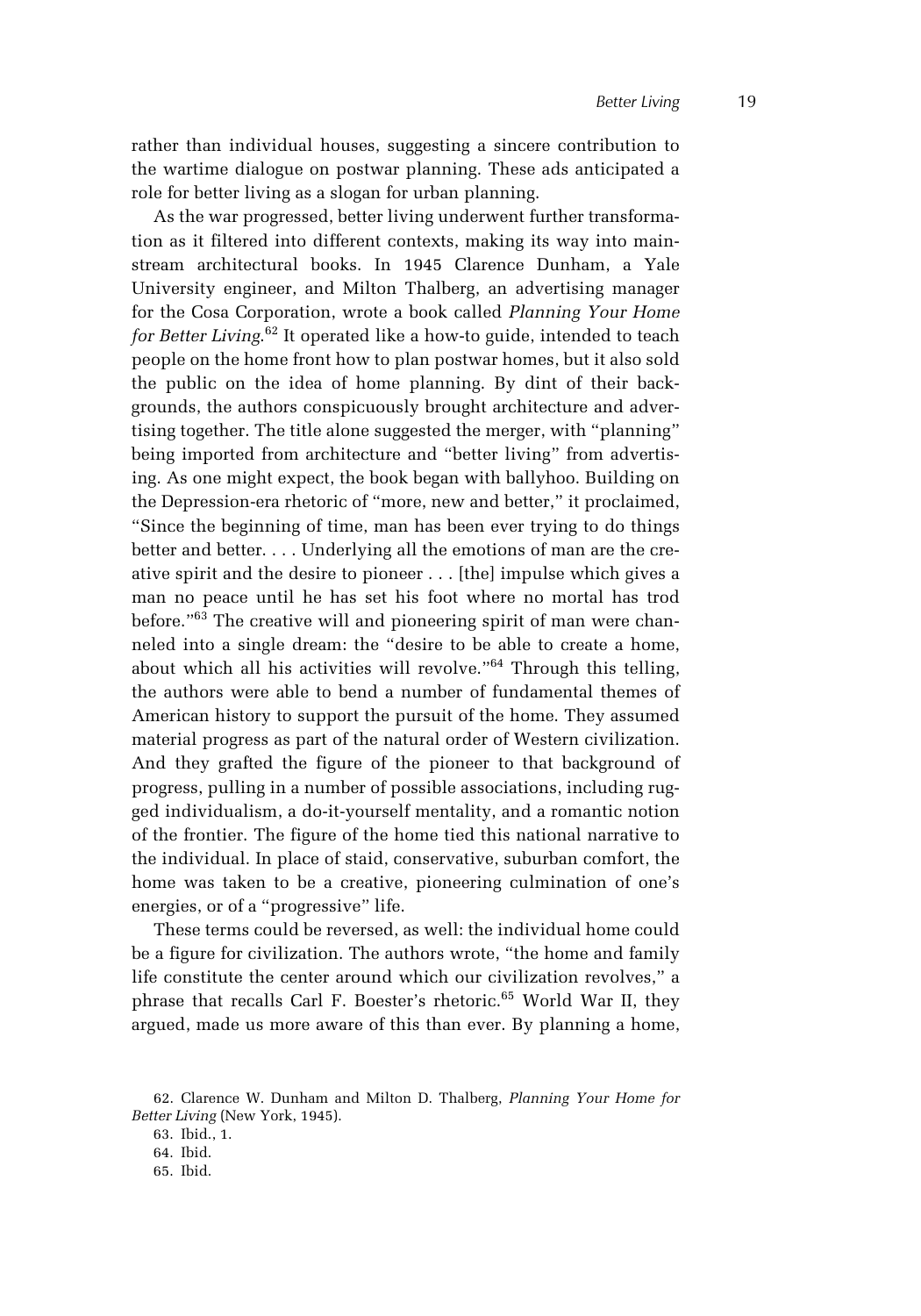one contributed to civilization by assuring that its central institution was healthy, modern, and well planned, or rational. The authors used the home as a personal culmination and a national symbol, paralleling the historical inevitability and quasi-religious ideals invested in myths about America's role in World War II. Rationality, here in the guise of planning for better living, drove the narrative forward. In the context of wartime mobilization, better living, usually an appeal to individual gain, connected the individual to the larger society. Personal planning could be seen as part of the larger wartime planning effort. As a phrase anticipating the postwar world, it acquired even greater metaphorical force. The home was the great object of all this planning. Informed individual planners versus centralized planners—were the agents of the American way of life, and they needed solid guidance, something Dunham and Thalberg offered.

A range of chapters explained how to read architectural symbols, buy land, create a physical layout, and plan the "traffic system and its facilities." Other chapters explained the purposes of different rooms and how to plan them, including how to orient them to the sun and wind, how to arrange furniture, and how to prepare for the most modern of appliances and electrical wiring. The text got technical enough for a true do-it-yourself type to carry out or at least oversee much of the work; it included a detailed discussion on how to construct a stairway and suggestions on how best to build a leaching cesspool. In other words, the initial pitch turned quickly into a practical discussion of how to build a house from scratch. While the authors disclaimed any interest in particular products, they drew the copious illustrations demonstrating many of the different points from literature credited to corporations such as the Douglas Fir Plywood Association and Pittsburgh Plate Glass.<sup>66</sup> The latter had used better living in its publicity in the same period. With this succession of commercial images, the house—that central institution of civilization—came to resemble an accumulation of products. But there was truth in this. In trying to give a sense of the types of materials that would be available in postwar America, Dunham and Thalberg showed how a house was assembled. Instead of the prefabricated house, which the public never bought into, Dunham and Thalberg showed how to order à la carte, toilet by sink. The commercialism of better living in the 1930s gave way here to a practical manipulation of the emerging advertising-industrial complex. Already by the 1930s, the house had become fully commodified as an aggregation of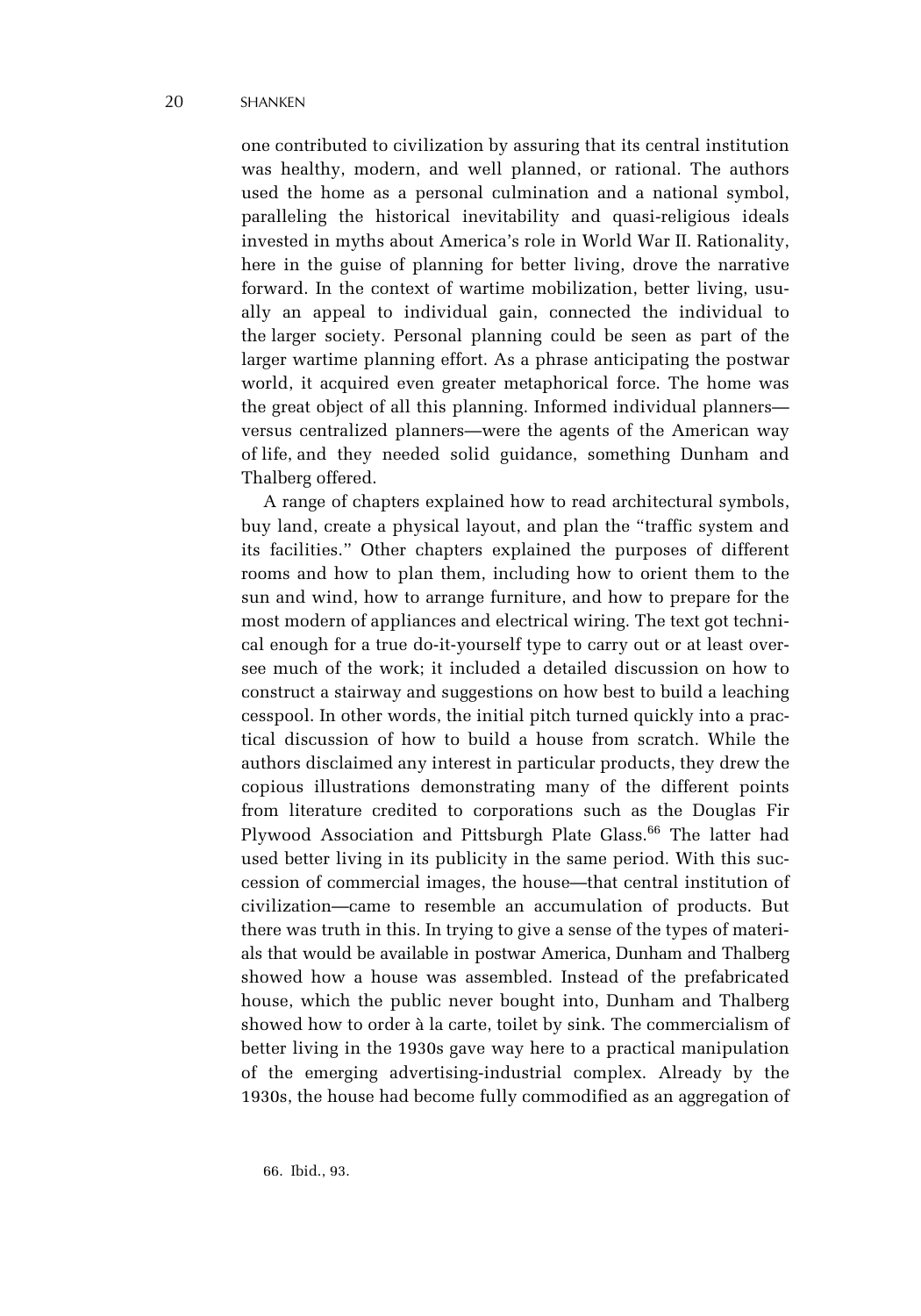products. Dunham and Thalberg, then, responded to the realities of the *marketing* of building materials and fittings.

The impending housing boom led to a number of similar planning books, many of which leaned on better living to convey a complex set of established meanings to the public. Architect Julian Roth of Emery Roth and Sons, Architects, edited a volume just after the war called *A Home of Your Own*, a practical home building and modernizing book, with chapters by New York City modern architect Percival Goodman and industrial designer J. Gordon Lippincott (who was part of the Revere series), among others. The final section, "Homes for Better Living," contained an array of designs in the form of a plan book, featuring the work of such notable modern architects as Gardiner Dailey, George Fred Keck, Richard Neutra, and Walter Gropius (Dailey and Keck had also done ads for Revere Copper and Brass).<sup>67</sup> With this group of architects, Roth could have borrowed better living from any number of sources, since many of them had been involved in advertising for Revere Copper and Brass, Celotex, USG, and other companies that had used the phrase. Whatever the source, by 1947 architecture had co-opted better living. Books like these, which proliferated in the wake of the war, were the pattern books of the modern architect. Where nineteenth-century architects had their Sam Sloan and A. J. Downing books with variations on architectural plans and ornament, the modern architect (or home planner) had photos and illustrations, garnered from the building industry and compiled into books. Architecture was now patterned not by pencil so much as by product.<sup>68</sup>

By the time America emerged from the war, better living had become a palpable reality just around the corner. Ads and pamphlets, films and books gave it physical form. The 1944 book *Miracles Ahead! Better Living in the Postwar World* demonstrates the remarkable resonance of the phrase.<sup>69</sup> Citing "authorities" from top American corporations, the authors outlined a future stocked with radio-frequency heating, electronic gadgets to test the ripeness of

69. Norman V. Carlisle and Frank B. Latham, *Miracles Ahead! Better Living in the Postwar World* (New York, 1944).

<sup>67.</sup> Julian Roth, ed., *A Home of Your Own: How to Buy or Build It* (New York, 1947).

<sup>68.</sup> See also Quincy Jones and Frederick E. Emmons, *Builders' Homes for Better Living* (New York, 1957). Plan books also used better living extensively. The American Plan Service published the first of several better living volumes in 1945, called *Your Future Home for Better Living: Practical Designs for the Homebuilder* (Miami, 1945); the National Plan Service published *Southwestern Better Living Homes* (Miami, 1945); and the National Plan Service published *Home Style Trends: Your Key to Better Living* (Chicago, 1954). See also Samuel Paul, *How to Improve Your Home for Better Living: The Complete Book of Home Modernizing* (New York, 1955).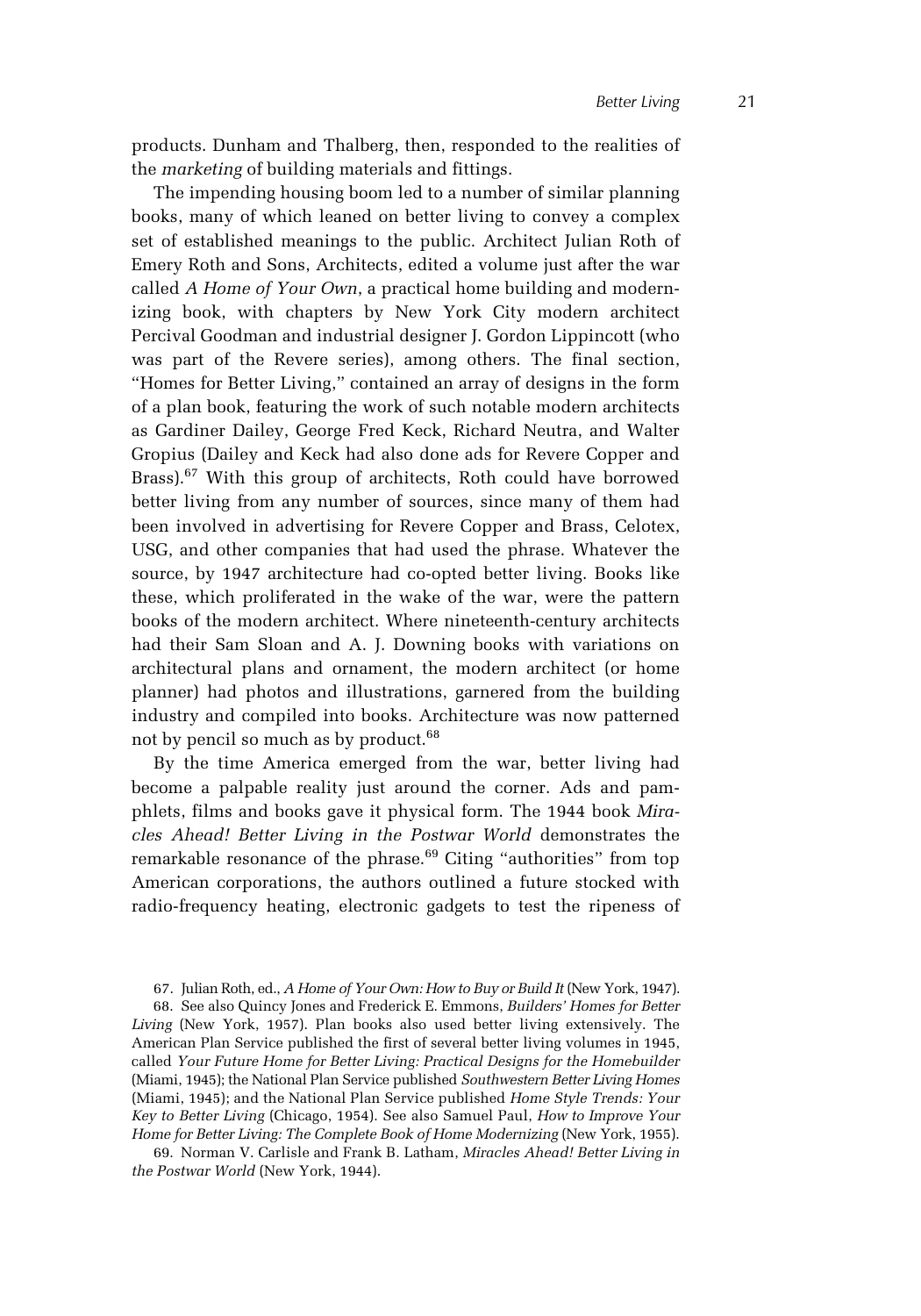melons, mining directly from sea water, and fabric spun from the byproducts of skim milk, the sort of futurism seen in Carl F. Boester's Revere Copper and Brass pamphlet.<sup>70</sup>

The frontispiece, the only image in the book, was a graphic collage of new transportation and housing options taken directly from the advertisements of industry. Two, in fact, were reproduced from the Revere Copper and Brass series, showing the interaction between the various apostles of better living. A Revere house designed by Pomerance and Breines that had been republished in Roth's *A Home of Your Own* also appeared in *Miracles Ahead!* The house, by New York architect Simon Breines, used a flat roof to retain a layer of water: in winter the frozen sheath would insulate, and in summer it would reflect the sun. The second Revere image, an apartment building by Walter B. Sanders, was a "file cabinet" apartment building.<sup>71</sup> The inhabitants would buy space in the frame and fill it with modules according to their needs, trading in old rooms, or adding them as their families grew. With other images taken from ads, *Miracles Ahead!* depended heavily on the image of better living proffered by the building industry and advertising, but the book extended the idea to a wider public and expanded it broadly to an elevation in the standard of living. Books like *Miracles Ahead!* had strong ties to the building industry, which carried on the idea of better living as a salable commodity. Other publications, however, clearly recontextualized the term in nonconsumerist efforts to set standards for the postwar built environment. Born in the Depression as a defense of big business, better living now narrated the building boom.

Other sources carried on the dialogue about better living between business and architecture as well. In 1946 the Walker Art Center pulled better living into the realm of high culture with the exhibition "Ideas for Better Living."72 The exhibition included George Fred Keck's model for the "Solar House" and new products from numerous manufacturers. Variations on Keck's house had appeared in ads for United States Gypsum and Revere Copper and Brass, suggesting a route of transmission. Irons and toasters, radios and lamps gleamed with newly acquired auras. Such an endorsement of a cultural

71. Walter B. Sanders, *Apartment Homes for Tomorrow*'s *Better Living* (New York, 1942), copy in Loeb Library, Harvard University.

72. "Ideas for Better Living," *Everyday Art Quarterly* 1 (Summer 1946): 5.

<sup>70.</sup> A review in *Survey Graphic* by Robert Davison, then director of housing research in New York, dismissed the book. He wrote, "No one but an advertising man would make [such a] statement." In fact, neither author was an adman: Carlisle was a reporter on business and industry and an expert on aviation. Latham was a freelance writer and associate editor of *Scholastic* magazine. Robert L. Davison, "Review of Miracles Ahead," *Survey Graphic* 33 (Nov. 1944): 470.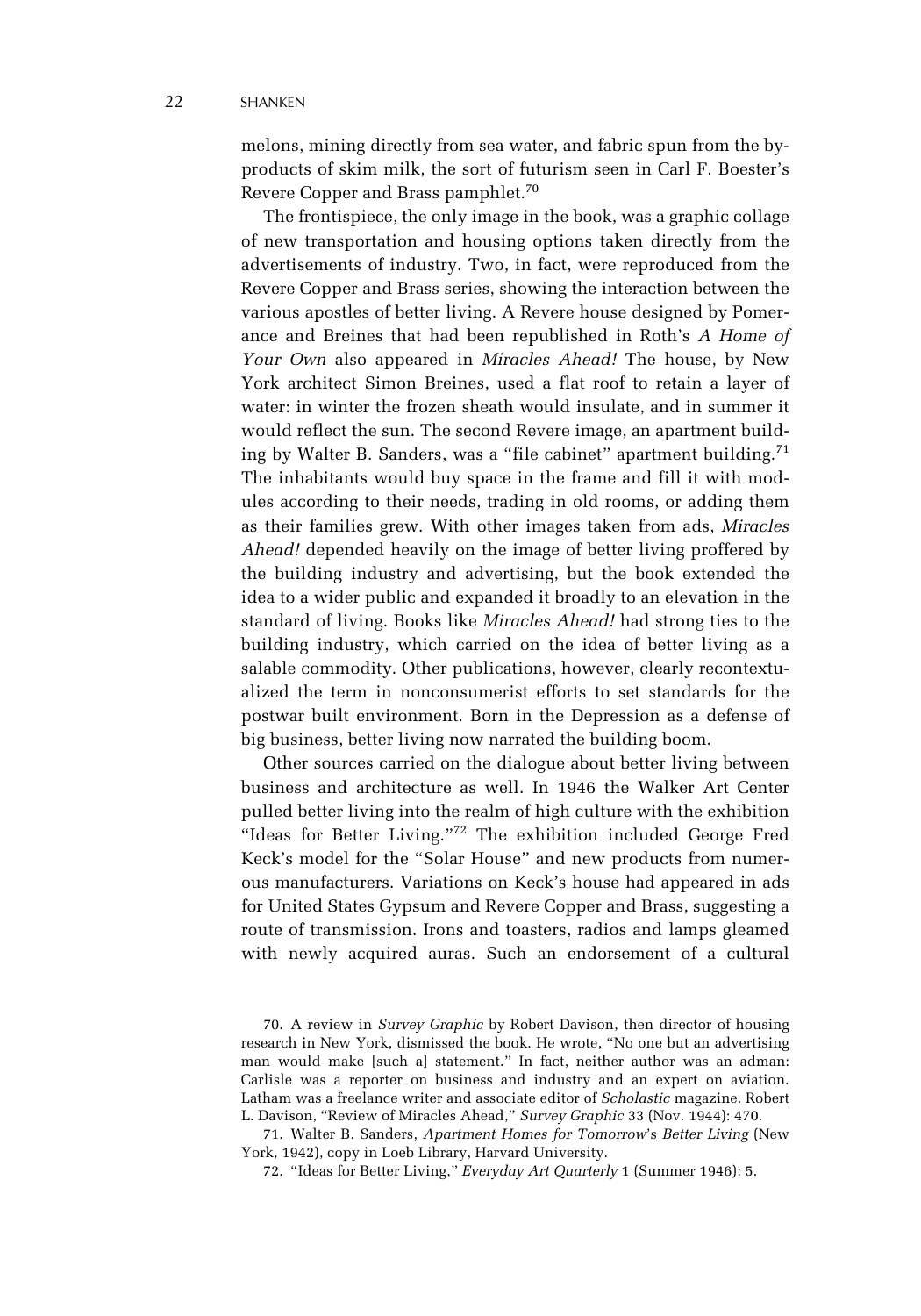

Figure 1 Advertisement for Westinghouse Electric Home Appliances, October 1944.

phenomenon reinforced the credibility of what, we must remember, first spread as an advertising campaign to clean up the tarnished image of an armaments manufacturer. Ironically, the idea for a better living exhibition could have come from advertising in the first place (see figure 1). A Westinghouse ad in the *Ladies' Home Journal* of October 1944 showed a couple in a museum examining the various products promised for the postwar world. Framed paintings of Westinghouse products—modern toasters, ovens, irons, and can openers—represented what Westinghouse punned (and the Walker Art Center proclaimed) was "The Art of Better Living."73 By war's end, architecture embraced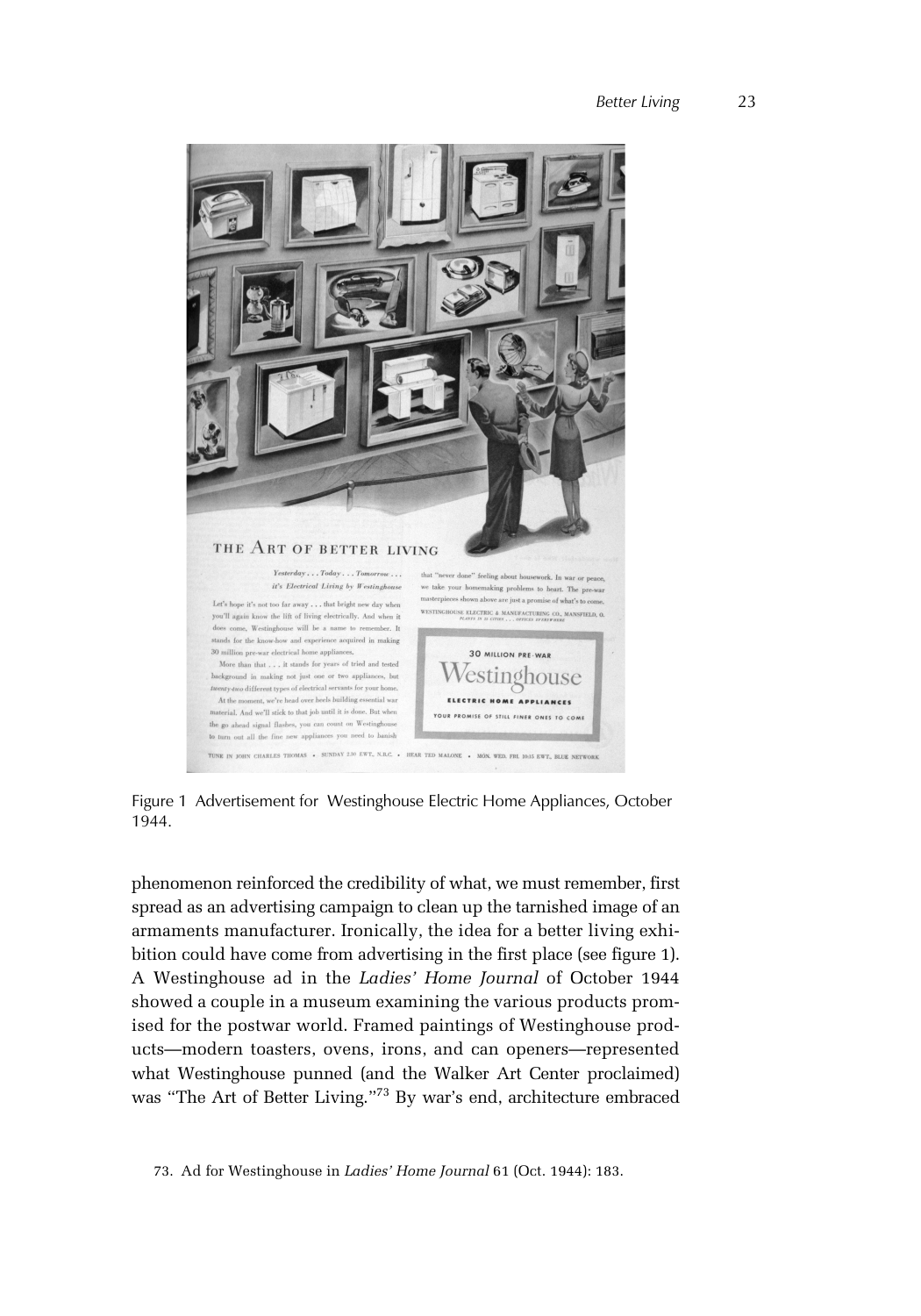#### 24 SHANKEN

better living, or more appropriately, better living had become a way to frame architecture (especially the house) as the container and context of the collective promises of big business and government from the New Deal through the war.

# Planning for Better Living

The appropriation of better living reveals more than the antagonism between corporate and government visions of leadership and abundance. Even in the 1930s, the tradition of corporate responsibility occasionally met the New Deal on its own terms, forging links that suggested that better living could be a rhetorical delta rather than a battle of words.74 The ruling business elite in Pittsburgh, for instance, understood the importance of urban planning for the health of their companies. In the early 1940s business leaders there formed the Allegheny Conference on Community Development (ACCD), which described itself as an "over-all planning agency" meant to bring citizens and local planning organizations together to determine the future of the city. The nonprofit planning organization conducted a major study of the city that culminated in Renaissance One, which is now seen as a landmark of urban planning. One of the ACCD's first publications about this plan was called *A Civic Clinic for Better Living.*75 The pamphlet borrowed strategies from advertising and consumer culture, including a historical account of urban rehabilitation using Benjamin Franklin as the allegorical figure for Pittsburgh. Recalling Du Pont's *Cavalcade*, the pamphlet blended historical narrative with modern aims and ambitions. Instead of linking consumption with the good life, the *Civic Clinic* substituted planning and participatory democracy.

Behind Franklin, however, lay the elite businessmen of the city, who initiated and ran the new planning organization in anticipation of the building boom. The group included department store tycoon Edgar J. Kaufmann, one of the leading architectural patrons of the period. Through Franklin they proposed a community partnership between local citizens' groups, business

<sup>74.</sup> Morrell Heald, *The Social Responsibility of Business: Company and Community, 1900–1960* (Cleveland, Ohio, 1970), esp. 148–97.

<sup>75.</sup> Allegheny Conference on Community Development, *A Civic Clinic for Better Living* (Pittsburgh, Pa., 1944[?]), copy in Loeb Library, Harvard University; Sherrie Mershon, *Corporate Responsibility and Urban Revitalization: The Allegheny Conference on Community Development, 1943–1968* (Ph.D. diss., Carnegie Mellon University, 2000).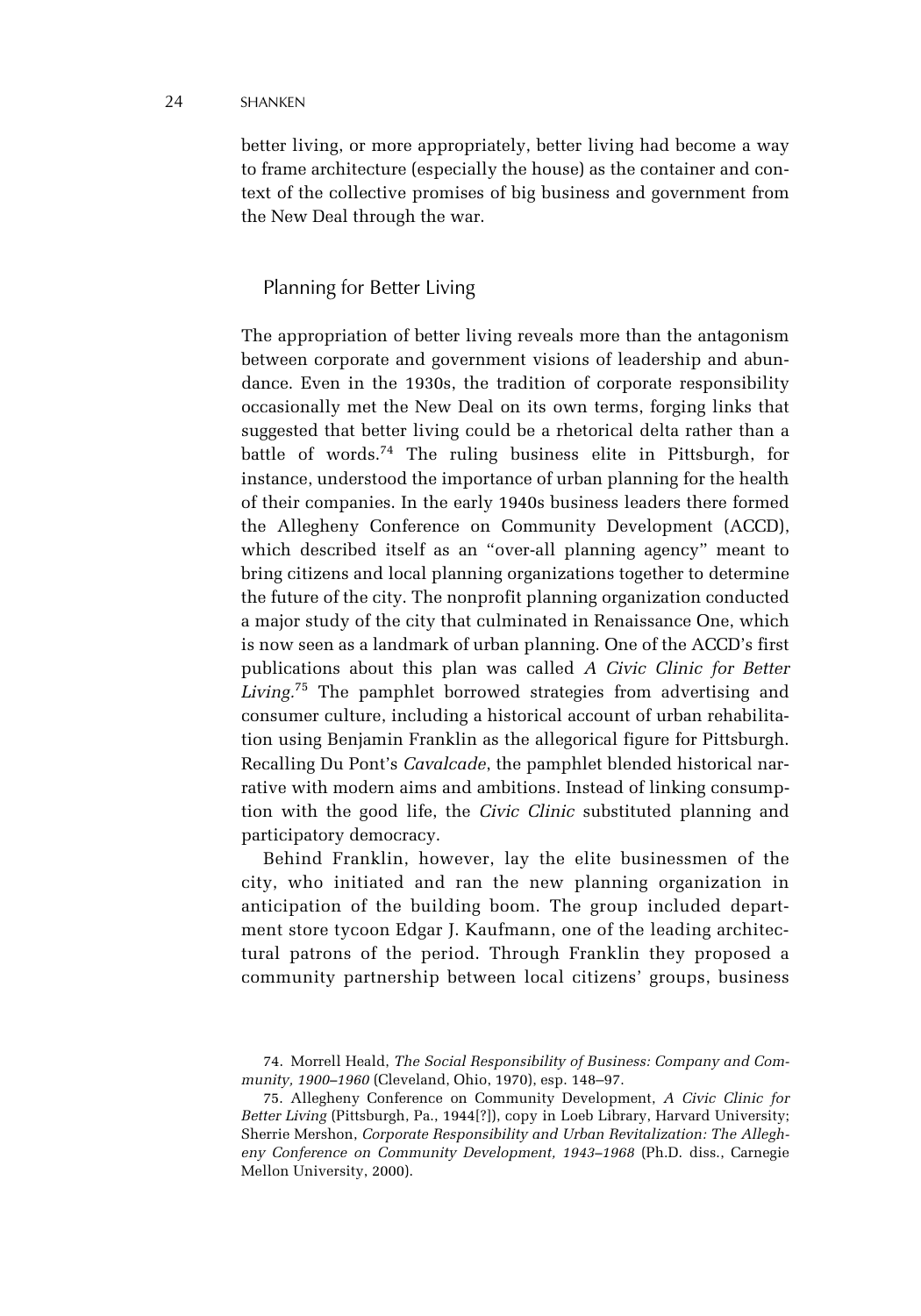leaders, and public planning agencies that would extend better living to the entire region. The business leaders in the ACCD could have imported the language from the milieu they knew best. The Depression-era language of business leadership went well with ideals of corporate social responsibility bolstered by the war. Through these and other channels, better living gained a purchase in planning circles after the war. From there, planning organizations with quite different compositions would take up the phrase as well.<sup>76</sup>

In 1946 Wyatt W. Wilson, the housing expediter of the National Housing Agency and the wartime mayor of Louisville, addressed the National Conference of Catholic Charities with a paper called "Planning for Better Living."<sup>77</sup> Wilson compared the housing emergency to the war effort, proclaiming that they both demanded the same kind of mobilization and planning. Planning was something for the people: "Lots of people think that city planning, any housing planning, is a luxury to be indulged in only by impractical, long-haired theorists."78 Wilson disagreed. Like the ACCD, he urged citizen participation and immediate action, especially to secure low-income housing. Better living became inextricably bound to planning; the two were often used in the same phrase, the first softening the pejorative associations of the second.<sup>79</sup> Using the cultural momentum that business had invested in better living, planners reworked Barton's original message, now linking an idea of the good life and a better standard of living to planning rather than consumption. The citizen-consumer was now being asked to be the citizen-planner, but the rhetoric and goals remained the same.

In the years after the war, the phrase was borrowed back and forth between commercial interests and planning organizations. While public planning and private development might seem like antithetical social and economic forces, after the war they became intricately interlocking concerns, as representatives of private enterprise, real

76. For instance, see City Planning Board of St. Paul, *Planning St. Paul for Better Living: Report of the City Planning Board of St. Paul, Minnesota* (St. Paul, Minn., 1946), copy in Loeb Library, Harvard University.

77. Wilson W. Wyatt, *Planning for Better Living* (Washington, D.C., 1946), copy in Loeb Library, Harvard University. Wilson went on to run President Harry Truman's Federal Housing Program.

78. Ibid., 4.

79. In 1945 Ric-Wil Insulated Pipe Conduit paid for a series of studies for planned communities and in the spirit of Revere Copper and Brass published them as pamphlets. See the ad with the headline, "To Help You Plan for Tomorrow's Better Living," *Architectural Forum* 83 (Nov. 1945): 34.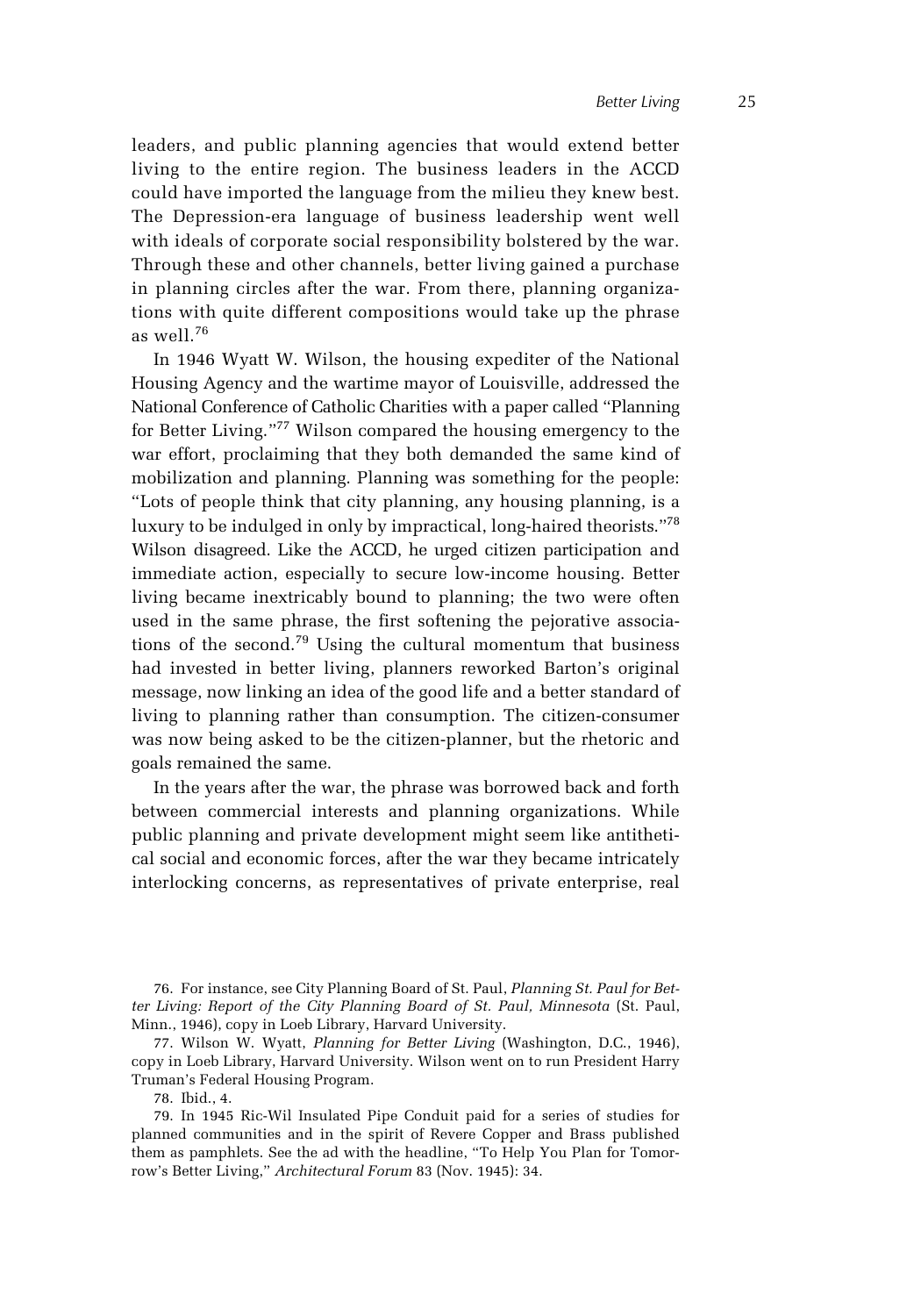estate, and public housing increasingly worked together.<sup>80</sup> In 1949 Hancock Village, a suburban Boston housing development financed by John Hancock Mutual Life Insurance Company, advertised itself as a "A Community for Better Living."81 Park Forest, a sprawling Chicago development financed by American Community Builders, Inc. similarly used better living throughout its literature. In 1948 it published *Park Forest*, *a New Design for Better Living* and *Design for Better Living: The Park Forest Story*, and it continued to use the slogan through the  $1950s$ .<sup>82</sup> Such commercial references did not deter public planning efforts from also using better living. In fact, such commercial use may have encouraged planners by keeping the term familiar and accessible, rather than becoming associated with Wilson Wyatt's "impractical, long-haired theorists." The slogan now became the point of departure for businesses and government or official planners to develop a shared language in the postwar era, when they came together (and often clashed) over increasingly large urban rehabilitation projects. In 1949 planner Gale Dudley presented the Nashville Chamber of Commerce with an urban plan for the city, which he called "A Master Plan for Better Living in the Nashville Area," a plan, like most in this period, that blended public initiative with private enterprise for urban planning.<sup>83</sup> Dudley thus used a business term to present an urban plan to businessmen.

For urban planners like Dudley, better living supplied a coded way of discussing planning in the postwar decades, when laissezfaire advocates associated planning with communism and totalitarianism. Better living softened planning. Vice President Hubert H. Humphrey used the phrase as a foil for communism. In his 1966 speech "Better Living in Great Cities," delivered to the Department of

80. See the relevant chapters in Mary Corbin Sies and Christopher Silver, *Planning the Twentieth-Century City* (Baltimore, Md., 1996); John F. Bauman, "Visions of a Post-War City: A Perspective on Urban Planning in Philadelphia and the Nation, 1942–1945," in *Introduction to Planning History in the United States*, ed. Donald A. Krueckeberg (New Brunswick, N.J., 1983), 170–89; and Mel Scott, *American City Planning Since 1890* (Berkeley, Calif., 1969), 397–540.

81. Ad for Hancock Village, in Loeb Library, Harvard University; *Boston Herald*, 6 Oct. 1949.

82. American Community Builders, Inc., *Park Forest, a New Design for Better Living: Homes for Rent in Chicagoland*'s *Most Modern Community* (Chicago, 1948); American Community Builders, Inc., *Design for Better Living: The Park Forest Story* (Park Forest, Ill., 1948). Both of these promotional pamphlets are available at Loeb Library, Harvard University.

83. Gale Dudley, *A Master Plan for Better Living in the Nashville Area* (Nashville, Tenn., 1949), copy in Loeb Library, Harvard University. See also James Dahir, *Communities for Better Living: Citizen Achievement in Organization, Design, and Development* (New York, 1950).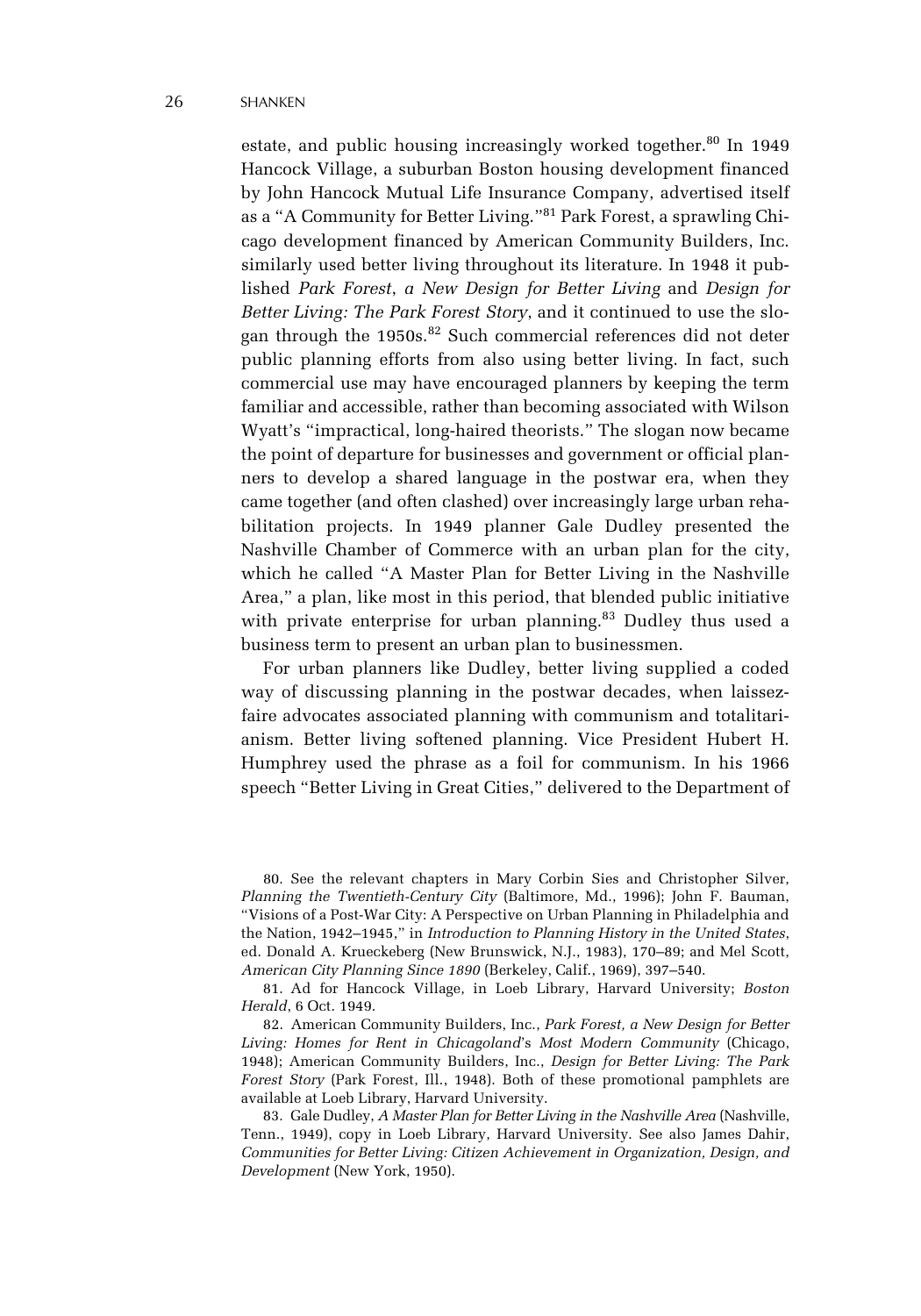Housing and Urban Development, Humphrey discussed the battle against "slumism."84 He called slumism a communism of a domestic order, or "the enemy within": "Slumism is like an insidious virus consuming city after city where people live."85 He thus married Great Society programs of the 1960s (to which the "Great Cities" of his title refers), such as the Model Cities program for urban redevelopment, to the language of a consumer culture born explicitly to fight similar attempts at government planning during the Depression. Into this, in turn, he folded the Cold War resonance of anticommunist sentiment. Better living blithely made sense of an era caught between the "Kitchen Debates" and the Great Society—the poles of better living translated into grand political terms.

In the 1950s better living turned up in planning literature that came out of Dallas, Detroit, Chicago, and New Haven, to name just a few cities, proving that as a planning slogan it transcended region, as it had as a commercial slogan.<sup>86</sup> Their shared context and the repetition of themes drawn from earlier uses of better living tied them together. These publications belong to a special class of literature that deserves more scholarly attention: the promotional literature that urban planning organizations published to translate the technical language of the profession to the public. Actual master plans were not couched in terms of better living, only the attempts at publicizing those master plans. In other words, when cities needed to promote expensive and contentious planning schemes that required public support, they turned to the promotional language of consumer culture, which was still very much alive in the period. This brought the term full circle. Corporate capitalism had lifted better living from government housing initiatives and stocked it with modernist ideas and images, and now planning authorities borrowed the slogan back as a public relations maneuver to soften the idea of planning in Cold War America.

Such cross-fertilization came out palpably at the third annual Conference on City and Regional Planning at Berkeley in 1955,

84. Hubert Humphrey, *Better Living in Great Cities: Excerpts from an Address* (Washington, D.C., 1966), copy in the University of California, Los Angeles, Library.

86. See Dallas Housing Authority, *Better Homes, Better Living, Lower Rents* (Dallas, Tex., 1955[?]); Detroit Committee for Neighborhood Conservation and Improved Housing, *Neighborhood Conservation: A Challenge to Better Living* (Detroit, Mich., 1955); Metropolitan Housing and Planning Council, *Needed! A Housing Code for Chicago: A Yardstick for Better Living* (Chicago, 1955); Wooster Square Neighborhood Renewal Committee, *Toward Better Living in the Wooster Square Neighborhood: A Program of Action* (New Haven, Conn., 1955), all in Loeb Library, Harvard University.

<sup>85.</sup> Ibid., 6.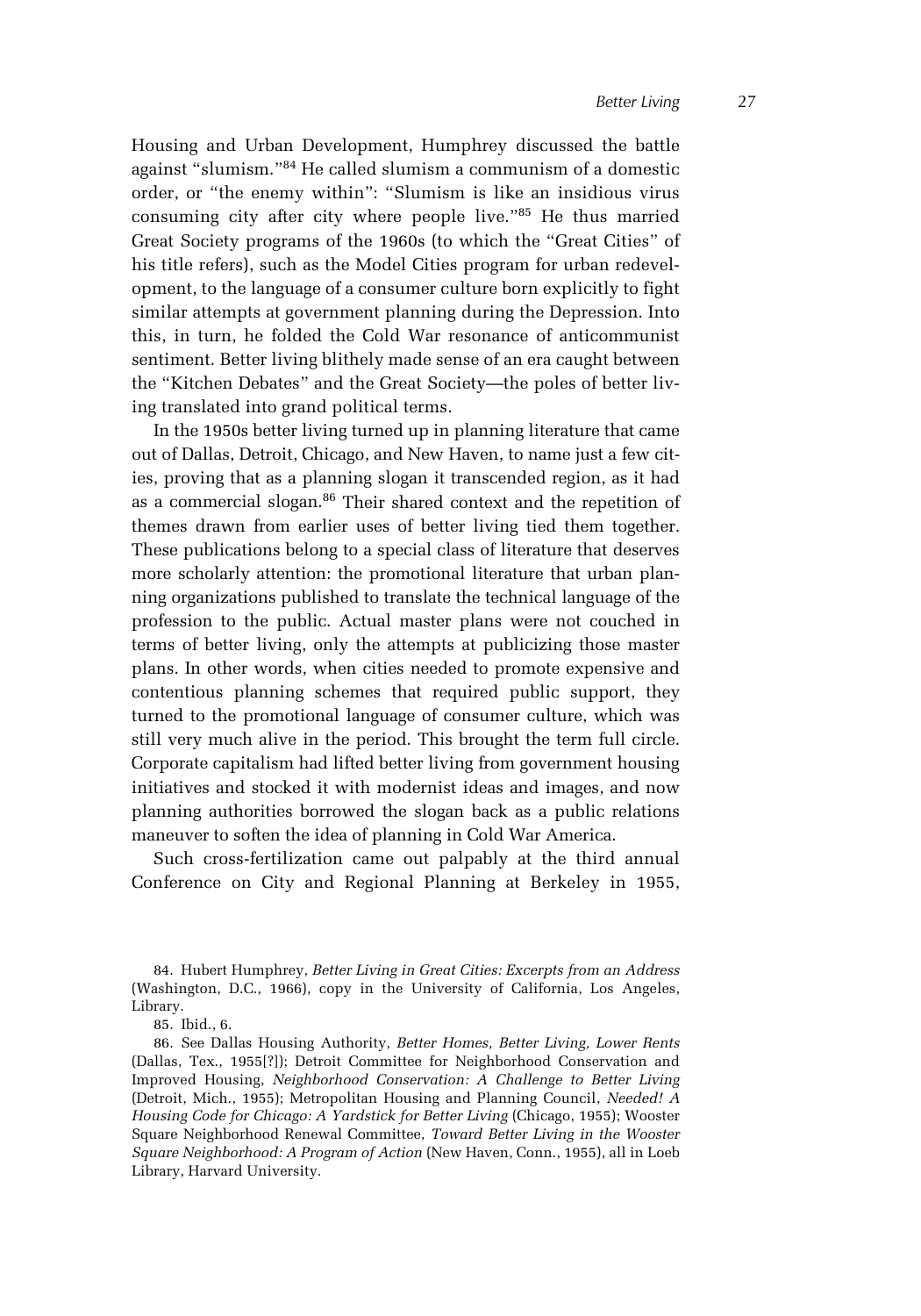which chose the theme, "Planning and Building for Better Living in Cities and Counties."87 A committee of representatives from the League of California Cities, the County Supervisors Association of California Cities, and the Northern Section of the California Chapter of the American Institute of Planners chose the theme as a way of bringing citizens, organizations, and public officials together. The keynote speaker, Bruce Bliven (1889–1977), one of the most important journalists of his generation, had just ended thirty years as a writer and editor of the *New Republic*. He also had been a key contributor to the Twentieth Century Fund. Moreover, he had been an editor at the *San Francisco Bulletin* just after the 1906 earthquake and had witnessed the rebuilding of the Bay Area. Clearly, he was an eminent and appropriate figure to address this group of planners. But Bliven was also a former adman of roughly the same vintage as Bruce Barton. He even served as the editor of one of advertising's key professional magazines, *Printer's Ink*, during World War I, as Barton first emerged as an adman. In many ways Bliven was Barton's alter ego. He went from advertising to become what the *New York Times* called a "champion of liberalism," while Barton went from adman to conservative politician and back to adman. Both came from Protestant backgrounds in the Midwest to become admen in the East. While Barton turned Du Pont's scientific breakthroughs into public clichés, Bliven was becoming one of the most important journalists of science and helped formulate the planned town of Radburn, New Jersey. The two came to better living from opposite angles. Surely the irony in the theme of the Berkeley conference—that the conference co-opted Barton's anti–New Deal better living to represent liberal planning efforts—would not have been lost on Bliven.

In his address, Bliven delivered a scathing critique of the modern metropolis and the hapless commuter. Speaking in the disingenuous first person, he wrote:

My wishes are simple and reasonable, I feel. I want to live in a handsome garden suburb, with congenial neighbors readily available, who shall however be as silent as death from 10 P.M. every night until 8 A.M. the next morning—and also in the daytime if I elect to work at home. I want a completely rural atmosphere but I also want it to be only ten minutes from the heart of the city. I want to drive my own car into town every day, taking up enough room on the road to carry forty people in a bus. I want ample parking

<sup>87.</sup> University of California Conference on City and Regional Planning, *Planning and Building for Better Living in Cities and Counties: Proceedings of the Third Annual Conference* (Berkeley, Calif., 1956).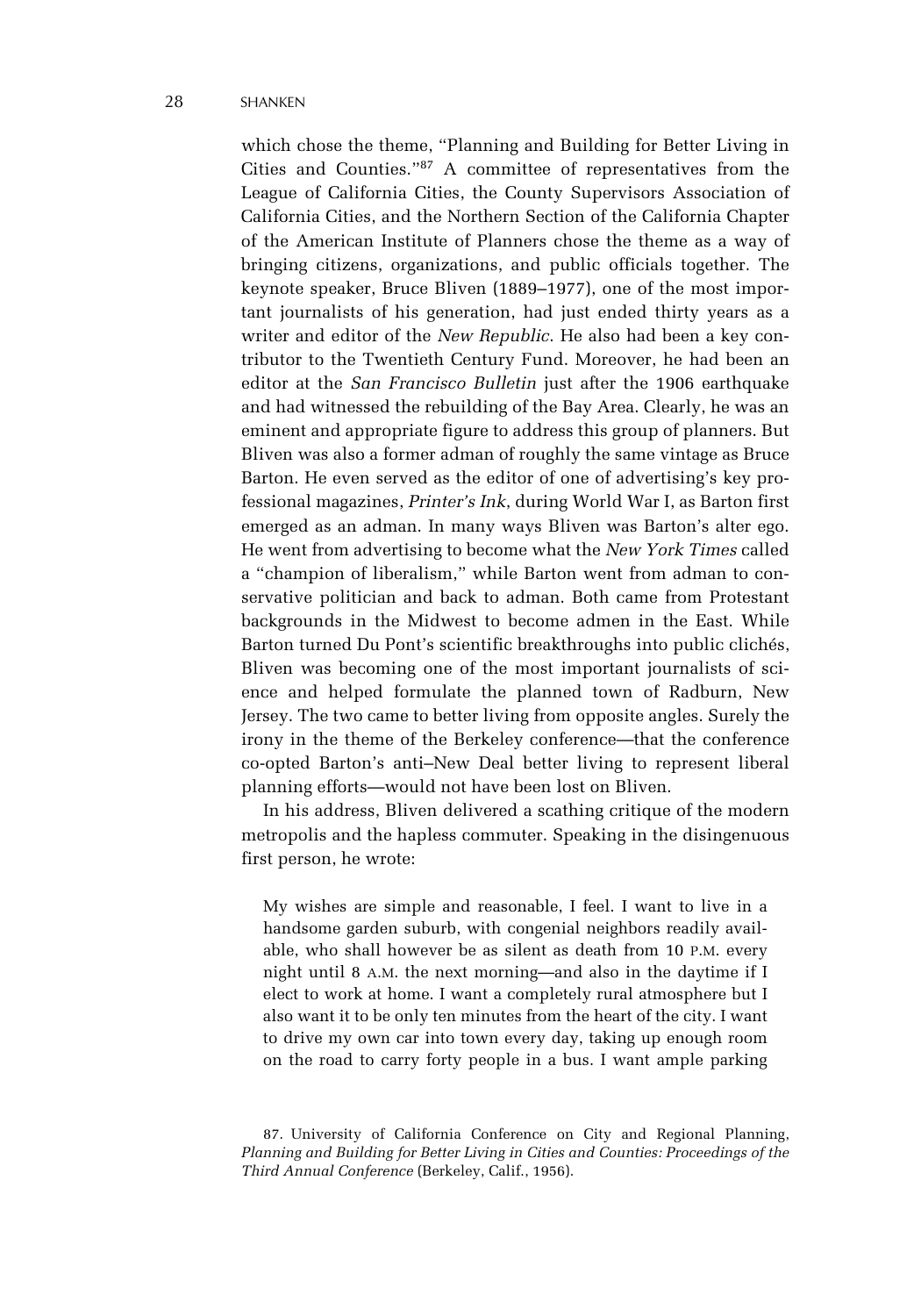available free of charge within 400 feet of wherever I want to go. I want to travel back and forth over multimillion-dollar highways, for which I certainly don't intend to pay, and I want them to be very little used, even at rush hours, so that I can traverse them practically in solitary grandeur. I want wonderful municipal services, at tax rates about half the present ones.<sup>88</sup>

Bliven foresaw many of the problems of postwar planning, including the eroding tax base and suburban flight, the overcrowding of highways, and the class implications of planning to accommodate suburbanites, much of which arose in part from the blithe vision of better living evoked by many wartime ads. He went on to articulate a liberal critique of the city that would not become standard for more than a decade, after planners had dramatically altered cities with schemes that catered to the suburban upper classes. While some of his expectations reflect an unrealistic optimism—for example, he sustained the wartime fantasy that personal airplanes would turn the planning profession upside down—he was sensitive to the trials of many groups who were not served well by large planning schemes. One of his key points directly opposed Barton's laissez-faire message that big business, if left alone, would best serve the nation's needs. Bliven believed that private investment was insufficient and favored comprehensive public planning.<sup>89</sup> For decades Barton's malleable slogan served planning organizations with widely different aims. $90$ 

## Conclusion

The rhetorical life of better living shows an important and little explored relationship between consumer culture and building, architecture and planning culture. Du Pont and other companies brandished the term as an argument against New Deal intrusions into business. It naturally moved from this context into a similar role on the home front as a way of angling for control of the postwar building boom. Wartime usage also built on the idea of deferred dreams to prepare postwar consumers for a rapid conversion to a peacetime

89. Ibid., 6–7.

<sup>88.</sup> Ibid., 3–4.

<sup>90.</sup> See American Council to Improve Our Neighborhoods, *East Hills: A Demonstration of Better Living* (Cambridge, Mass., 1959), a project that included Walter Gropius, J. L. Sert, and others; and Ruberoid Company (Mastic Tile Division), *Awards, First Annual Design Competition, to Stimulate a Major Contribution to Better Living for the Middle Income Family* (New York, 1959); both in Loeb Library, Harvard University.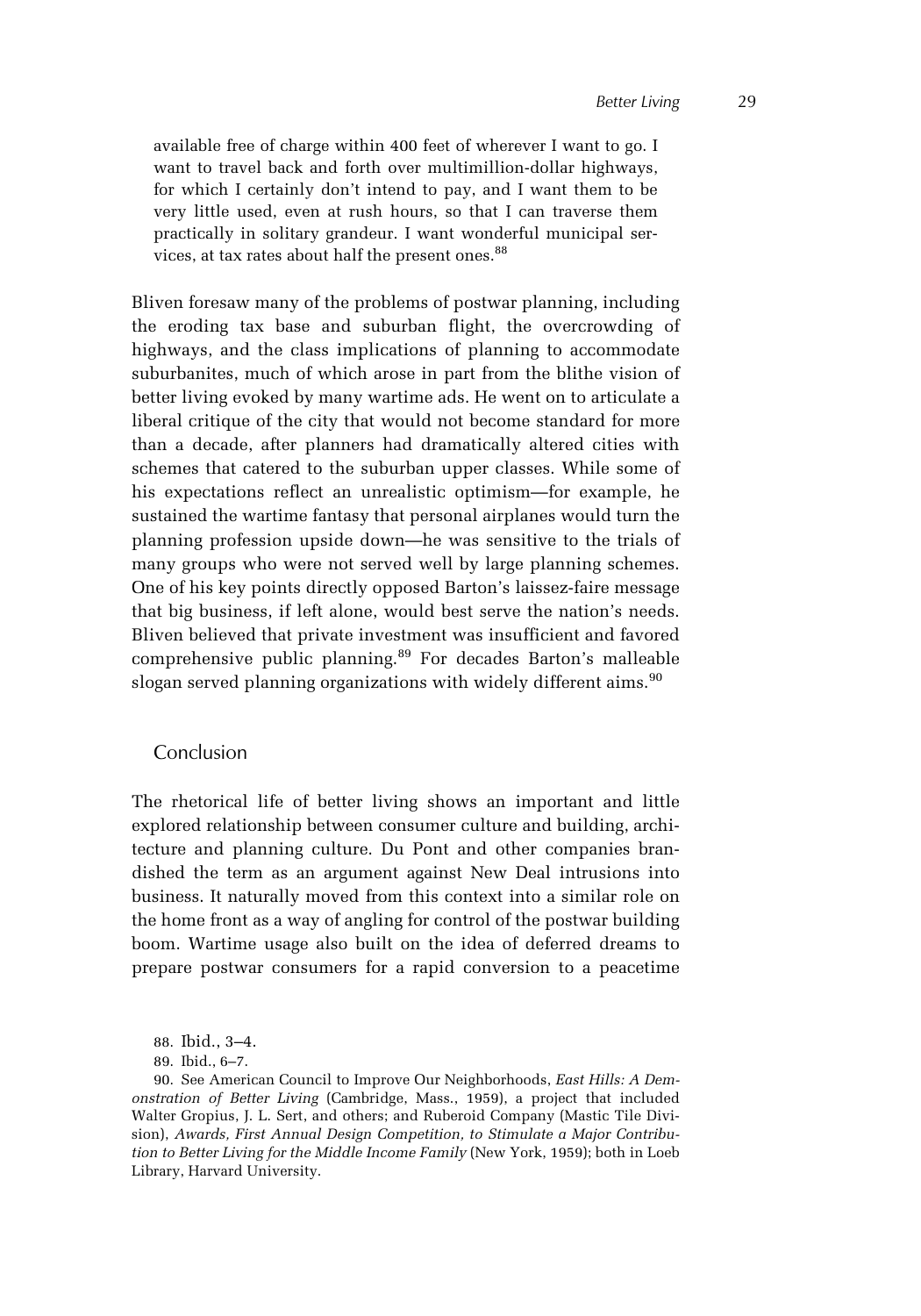economy, when the sacrifices of war would lead to a brave new (or, given the commercial source of the phrase, a "brand" new) world. And the postwar decades pressed it into duty in support of urban planning and commercial development, as well as Cold War ideology.

After fading in the late 1960s, it disappeared almost completely in the 1970s, only to return vigorously in the 1980s. As the last of the wartime generation played out its time in power, it became fashionable to refer back to the happy days of the postwar period, when better living was a known quantity, something around which consensus could be built. As part of this cultural boomerang, Du Pont revived the slogan in the 1980s (it had dropped *Better Living* as its in-house magazine in 1972). A popular magazine called *Better Living* sprang up in 1981, and the Universal Foundation for Better Living, a Christianbased organization, began in the early 1980s, reviving the earlier uses of the phrase by the temperance movement. The building industry brought the term back as well. In 1986 a company called Home Planners, Inc., which had formed in 1946 on the energy of a wartime ad campaign featuring house designs, published a special fortieth anniversary book called *244 House Plans for Better Living*. 91 The nostalgic look back at postwar suburbia could not have been more selfconscious. This strand continues today at Value City, a department store stocked with irregular clothes and overstocked items, where the receipts read "BETTER LIVING FOR LESS." A do-it-yourself store in the mold of Home Depot took the name Better Living as well, returning the cliché to its roots in domesticity and the house (see figure 2).

The persistence of the phrase in the postwar decades can be attributed, at least in part, to its ambiguity as a term. Better living was neverending, something one approached but never reached or completed. A few more conveniences and appliances, perhaps the latest toaster, or a new form of lighting, heating, learning, eating, or praying, would surely lead to better living. Its politics were equally ambiguous, representing first federal housing programs, then corporate sponsorship of free enterprise, followed again by government attempts to bolster the authority of planning. This played out like a public conversation over time, and not always in the form of opposition: many planning initiatives in the postwar decades came in the form of public-private cooperation. In short, the phrase narrated the conversion of the war machine and the military-industrial complex into the housing projects and highways of the 1960s and the malls and "megastores" so common in the American built environment today.

<sup>91.</sup> *244 House Plans for Better Living* (Farmington Hills, Mich., 1986), copy in Columbia University Library.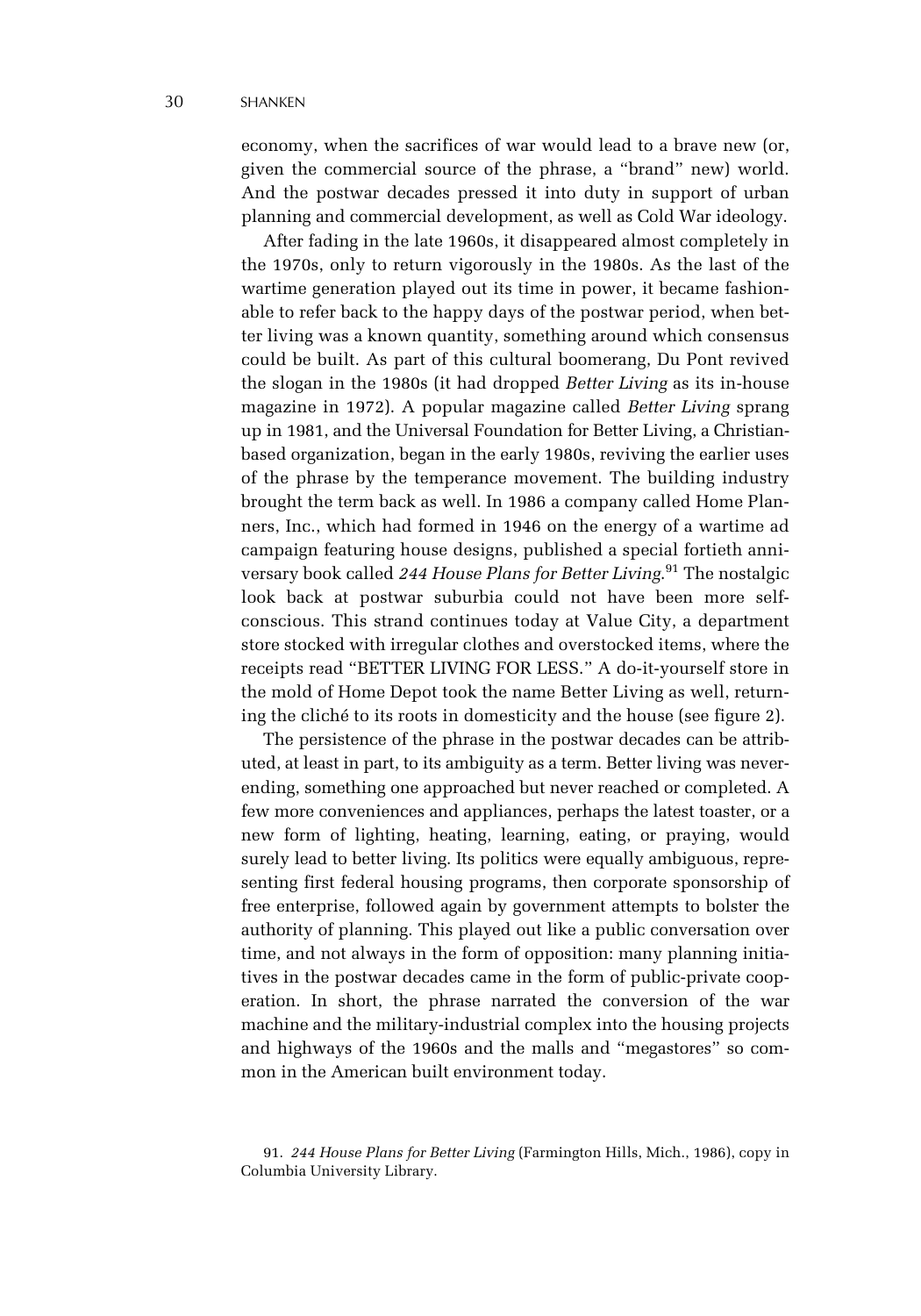

Figure 2 Better Living Store, Charlottesville, Virginia.

# Bibliography of Works Cited

## *Books*

- Bird, Jr., William Larry. *"Better Living": Advertising, Media, and the New Vocabulary of Business Leadership, 1933–1955*. Evanston, Ill., 1999.
- Boorstin, Daniel. *The Image: or, What Happened to the American Dream*. New York, 1962.
- Carlisle, Norman V., and Frank B. Latham. *Miracles Ahead! Better Living in the Postwar World*. New York, 1944.
- Cohen, Lizabeth. *A Consumer's Republic: The Politics of Mass Consumption in Postwar America*. New York, 2003.
- Cutlip, Scott M. *Public Relations History: From the 17th to the 20th Century: The Antecedents*. Hillsdale, N.J., 1995.
- Dahir, James. *Communities for Better Living: Citizen Achievement in Organization, Design, and Development*. New York, 1950.
- Douglas, Mary, and Baron Isherwood. *The World of Goods: Towards an Anthropology of Consumption*. 1979; New York, 1996.
- Dunham, Clarence W., and Milton D. Thalberg. *Planning Your Home for Better Living*. New York, 1945.

Engelbrecht, H. C., and F. C. Hanighen. *Merchants of Death*. New York, 1934.

- Fox, Frank W. *Madison Avenue Goes to War: The Strange Military Career of American Advertising, 1941–45*. Provo, Utah, 1975.
- Fox, Richard Wightman, and T. J. Jackson Lears, eds. *The Culture of Consumption: Critical Essays in American History, 1880–1980*. New York, 1983. ———, eds. *The Power of Culture*. Chicago, 1993.
- Glickman, Lawrence B. *A Living Wage: American Workers and the Making of Consumer Society*. Ithaca, N.Y., 1997.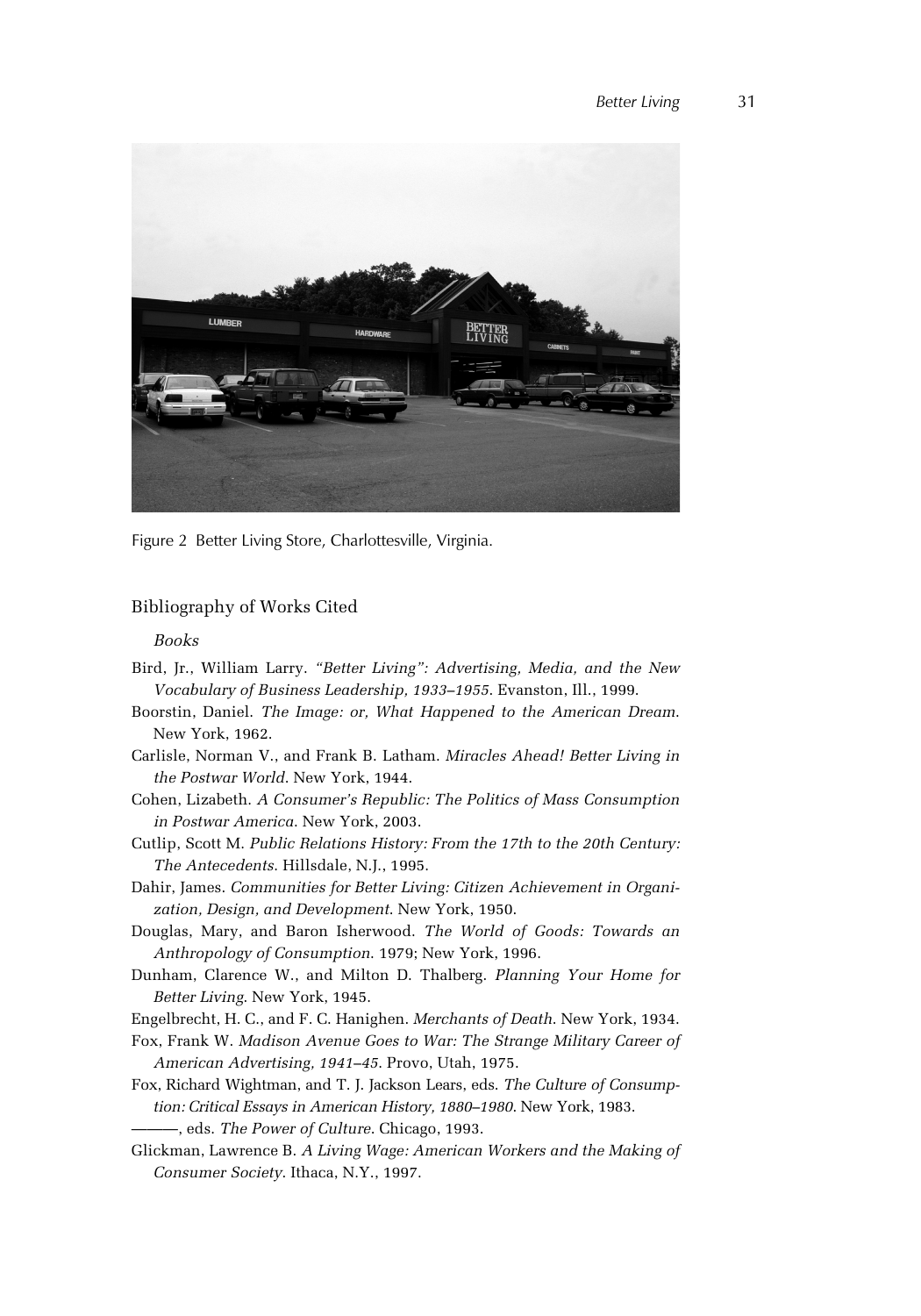- Heald, Morrell. *The Social Responsibility of Business: Company and Community, 1900–1960*. Cleveland, Ohio, 1970.
- Hounshell, David A., and John Kenly Smith, Jr. *Science and Corporate Strategy: Du Pont R&D, 1902–1980*. Cambridge, U.K., 1988.
- Jones, Quincy, and Frederick E. Emmons. *Builders' Homes for Better Living*. New York, 1957.
- Laird, Pamela Walker. *Advertising Progress: American Business and the Rise of Consumer Marketing*. Baltimore, Md., 1998.
- Lears, T. J. Jackson. *Fables of Abundance: A Cultural History of Advertising in America*. New York, 1994.
- Marchand, Roland. *Advertising the American Dream: Making Way for Modernity, 1920–1940*. Berkeley, Calif., 1985.
- Norris, James D. *Advertising and the Transformation of American Society, 1865–1920*. Westport, Conn., 1990.
- Paul, Samuel. *How to Improve Your Home for Better Living: The Complete Book of Home Modernizing*. New York, 1955.
- Rodgers, Daniel T. *Contested Truths: Keywords in American Politics Since Independence*. New York, 1987.
- Roth, Julian, ed. *A Home of Your Own: How to Buy or Build It*. New York, 1947.
- Schaal, John H. *Better Living through Christ: Studies in the Book of Hebrews*. Grand Rapids, Mich., 1968.
- Scott, Mel. *American City Planning Since 1890*. Berkeley, Calif., 1969.
- Sies, Mary Corbin, and Christopher Silver. *Planning the Twentieth-Century City*. Baltimore, Md., 1996.
- Susman, Warren. *Culture as History*. New York, 1984.
- University of California Conference on City and Regional Planning. *Planning and Building for Better Living in Cities and Counties: Proceedings of the Third Annual Conference*. Berkeley, Calif., 1956.
- Williams, Raymond. *Keywords: A Vocabulary of Culture and Society*. London, 1983.
- Woods, Mary N. *From Craft to Profession: The Practice of Architecture in Nineteenth-Century America*. Berkeley, Calif., 1999.
- Zunz, Olivier. *Making America Corporate, 1870–1920*. Chicago, 1990.

*Articles and Essays*

- Bauman, John F. "Visions of a Post-War City: A Perspective on Urban Planning in Philadelphia and the Nation, 1942–1945." In *Introduction to Planning History in the United States*, ed. Donald A. Krueckeberg. New Brunswick, N.J., 1983, pp. 170–89.
- Hutchison, Janet. "The Cure for Domestic Neglect." *Perspectives in Vernacular Architecture* 2 (1986): 168–79.
- Lears, T. J. Jackson. "From Salvation to Self-Realization: Advertising and the Therapeutic Roots of the Consumer Culture, 1880–1930." In *The Culture of Consumption: Critical Essays in American History, 1880–1980*, ed. Richard Wightman Fox and T. J. Jackson Lears. New York, 1983, pp. 30–38.
- Marchand, Roland. "The Corporation Nobody Knew: Bruce Barton, Alfred Sloan, and the Founding of the General Motors 'Family.'" *Business History Review* 65 (Winter 1991): 825–75.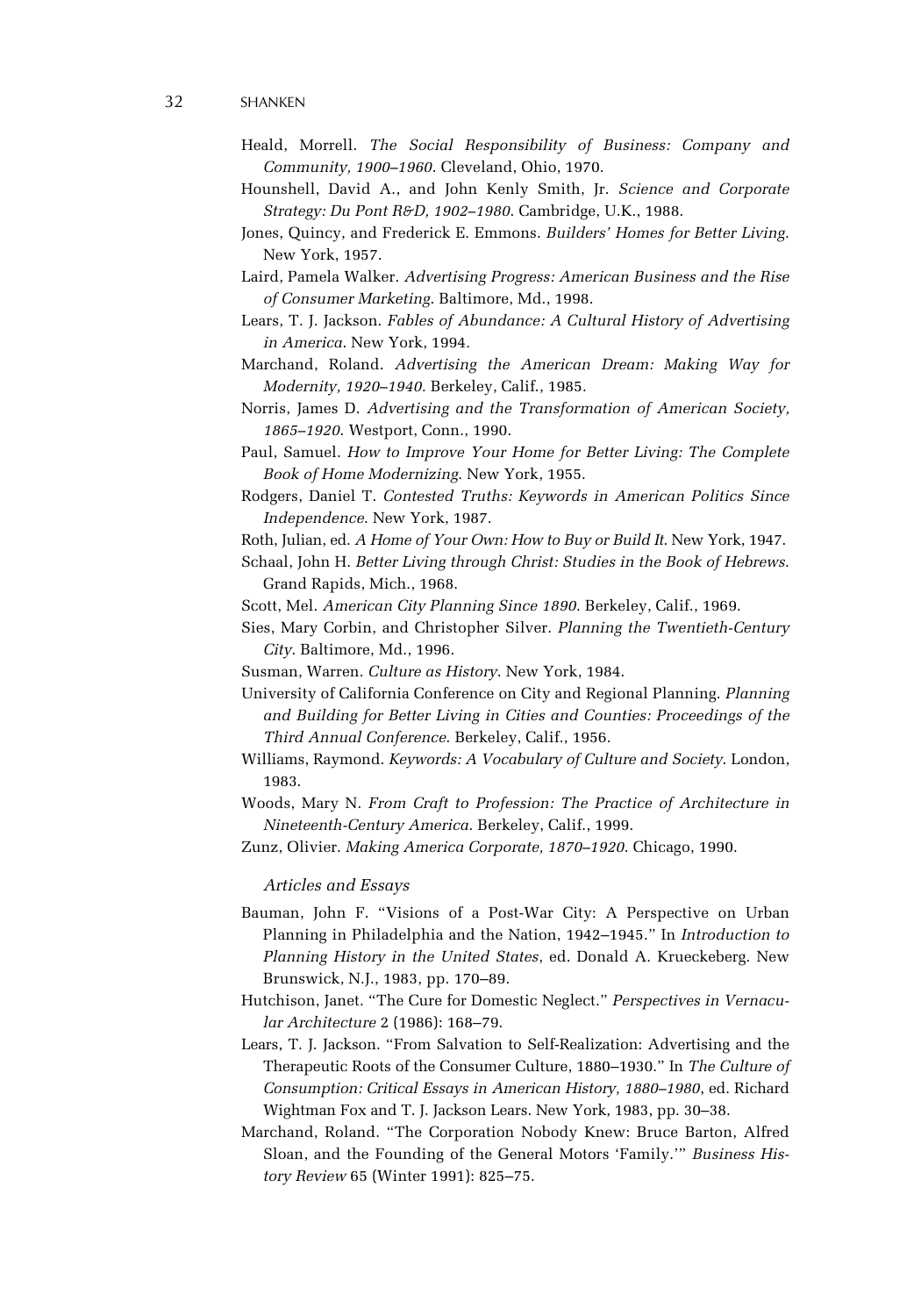———. "Where Lie the Boundaries of the Corporation? Explorations in 'Corporate Responsibility' in the 1930s." *Business and Economic History* 26 (Fall 1997): 80–100.

McGovern, Charles F. "Consumption and Citizenship in the United States, 1900–1940." In *Getting and Spending: European and American Consumer Societies in the Twentieth Century*, ed. Susan Strasser, Charles F. McGovern, and Matthias Judt. Cambridge, U.K., 1998, pp. 37–58.

Rhees, David J. "Corporate Advertising, Public Relations and Popular Exhibits: The Case of Du Pont." *History and Technology* 10, no. 1 (1993): 67–75.

- Shanken, Andrew M. "Architectural Competitions and Bureaucracy, 1934–1945." *Architectural Research Quarterly* 3, no. 1 (1999): 43–54.
- ———. "Planning Memory: The Rise of Living Memorials in the United States during World War II." *Art Bulletin* 84 (March 2002): 130–47.
	- ———. "The Uncharted Kahn: The Visuality of Planning and Promotion in the 1930s and 1940s." *Art Bulletin*, forthcoming.

#### *Newspapers, Pamphlets, Reports, and Trade Publications*

- *244 House Plans for Better Living*. Farmington Hills, Mich., 1986. Copy in Columbia University Library.
- Allegheny Conference on Community Development. *A Civic Clinic for Better Living*. Pittsburgh, Pa., 1944[?]. Copy in Loeb Library, Harvard University.
- American Community Builders, Inc. *Design for Better Living: The Park Forest Story*. Park Forest, Ill., 1948. Copy in Loeb Library, Harvard University.
- ———. *Park Forest, a New Design for Better Living: Homes for Rent in Chicagoland's Most Modern Community*. Chicago, 1948. Copy in Loeb Library, Harvard University.
- American Council to Improve Our Neighborhoods. *East Hills, a Demonstration of Better Living*. Cambridge, Mass., 1959. Copy in Loeb Library, Harvard University.

American Plan Service. *Your Future Home for Better Living: Practical Designs for the Homebuilder, Southwestern Better Living Homes*. Miami, 1945.

- *Architectural Forum* 62 (April 1935): 275–398.
- Better Business Bureau of Metropolitan Boston. *The Boston Better Business Commission, Inc.: An Outline of Its Work*. Boston, Mass., 1922[?]. Copy in Baker Business Library, Harvard University.

*Better Living and Happier Homes*. Cleveland, Ohio, 1940.

- Boester, Carl. *Home . . . for a Nation on Wings*. New York, 1943. Copy in Columbia University Library.
- *Boston Herald*. 6 Oct. 1949.
- Buffalo Niagara Electric Corporation, *A Guide to Better Living: The Five-Star Home*. Niagara, N.Y., 1939. Copy in Avery Architectural and Fine Arts Library, Columbia University.
- Carrier Corporation. *From the "World of To-Morrow" for the World of To-Day!* Syracuse, N.Y., 1939.
- City Planning Board of St. Paul. *Planning St. Paul for Better Living: Report of the City Planning Board of St. Paul, Minnesota*. St. Paul, Minn., 1946. Copy in Loeb Library, Harvard University.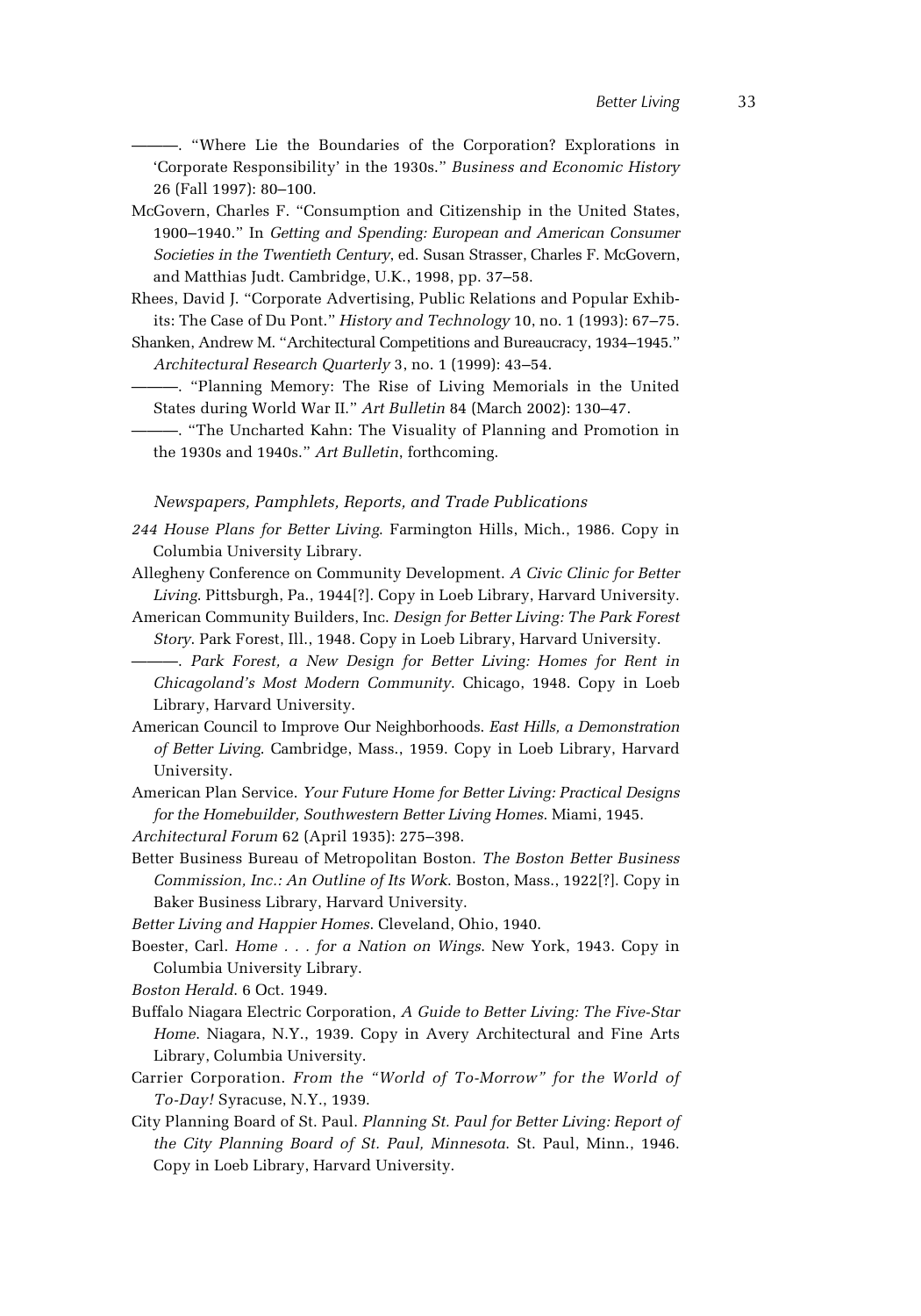- Dallas Housing Authority. *Better Homes, Better Living, Lower Rents*. Dallas, Tex., 1955[?]. Copy in Loeb Library, Harvard University.
- Davison, Robert L. "Review of Miracles Ahead." *Survey Graphic* 33 (Nov. 1944): 470.
- Detroit Committee for Neighborhood Conservation and Improved Housing. *Neighborhood Conservation: A Challenge to Better Living*. Detroit, Mich., 1955. Copy in Loeb Library, Harvard University.
- Dudley, Gale. *A Master Plan for Better Living in the Nashville Area*. Nashville, Tenn., 1949. Copy in Loeb Library, Harvard University.
- Federal Housing Administration. *How Owners of Homes and Business Property Can Secure Benefit of the National Housing Act*. Washington, D.C., 1934.
- General Insulating and Manufacturing Co. *Better Living: In a Home That's Cooler in Summer, More Comfortable in Winter*. Alexandria, Ind., 193-[?]. Copy in Avery Architectural and Fine Arts Library, Columbia University.
- "Housing Control Scored by Barton." *New York Times*, 4 April 1940.
- Humphrey, Hubert. *Better Living in Great Cities: Excerpts from an Address*. Washington, D.C., 1966. Copy in University of California, Los Angeles, Library.
- Hussmann-Ligonier Co. advertisement. *Architectural Forum* 77 (Sept. 1942): 168.
- "Ideas for Better Living." *Everyday Art Quarterly* 1 (Summer 1946): 5.

Kelvinator Corporation. *Towards Better Living for America: The Inauguration of the Kelvin Home*. Detroit, Mich., 1936. Copy in Columbia University Library. *Magazine of Light* 5 (1939): 18.

- Metropolitan Housing and Planning Council. *Needed! A Housing Code for Chicago: A Yardstick for Better Living*. Chicago, 1955. Copy in Loeb Library, Harvard University.
- Minneapolis-Honeywell Controls advertisement. *American Home* 28 (Aug. 1942): 22.
- National Plan Service. *Home Style Trends: Your Key to Better Living*. Chicago, 1954.
- *Pencil Points*. March, April, and July 1944.
- Review of "Better Wiring." *Architectural Forum* 80 (May 1944): 13.
- Robbie Robinson Company advertisement. *Michigan Society of Architects Bulletin* 18 (19 April 1944): 12.
- Ruberoid Company. *Awards, First Annual Design Competition, to Stimulate a Major Contribution to Better Living for the Middle Income Family*. New York, 1959. Copy in Loeb Library, Harvard University.
- Sanders, Walter B. *Apartment Homes for Tomorrow*'s *Better Living*. New York, 1942. Copy in Loeb Library, Harvard University.
- "To Help You Plan for Tomorrow's Better Living." *Architectural Forum* 83 (Nov. 1945): 34.
- Walt Disney Productions and Westinghouse Electric Corporation. *The Dawn of Better Living*. 1945. Copy in the Library of Congress, Washington, D.C.
- Westinghouse advertisement. *Ladies' Home Journal* 61 (Oct. 1944): 183.
- Westinghouse Electric and Manufacturing Co. *Electrical Living*. Pittsburgh, Pa., 1945. Copy in Smithsonian Institution Library, Washington, D.C.